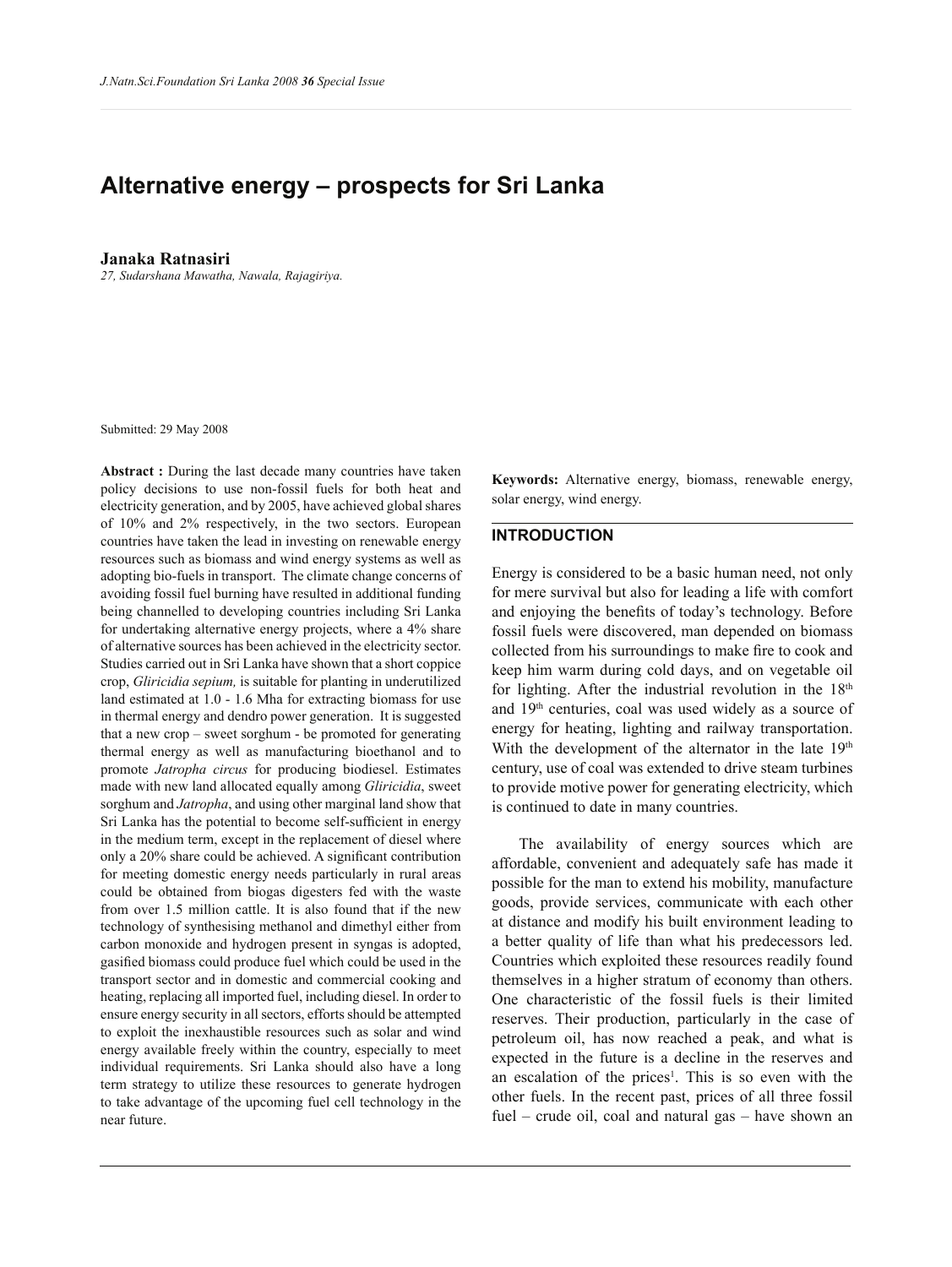unprecedented increase and it is likely that the prices will increase further in the short term, straining the economies of fossil fuel dependent countries.

It is unimaginable to see one day a few decades hence, all petroleum driven vehicles and industries brought to a halt for want of fuel. Hence, attention of nations has now been directed to explore various other options available to avoid such a calamity. One option would be to shift for alternative energy sources (AES). Another option would be to develop techniques that would extract hitherto unutilised sources of fossil fuels in a cost effective manner. There is a third option available; that is to extend the life of conventional reserves through energy conservation. In this paper, emphasis will be given to a discussion on the first option.

# **Alternative energy consumption - global**

The present day energy sources fall into three broad categories:

- a. Exhaustibles : fossil fuels and nuclear fuels
- b. Inexhaustibles : solar power, wind power, oceanic power
- c. Renewables : biomass, biofuels and hydropower

 Fossil and nuclear fuels could best be described as exhaustible energy sources as one day these deposits will get exhausted. Inexhaustible energy sources (IES) are those that would be present as long as the Earth system exists, such as solar radiation, winds, ocean currents, tides and ocean temperature driven systems, while renewable energy sources (RES) are those that need to be renewed regularly such as biomass, biofuels (by planting and harvesting of crops) and hydro power (by precipitation). These are not available continuously unlike IES. All IES are alternatives to conventional systems while in RES, only efficient biomass utilization and small hydropower fall under AES. Also, RES include conventional sources such as traditional biomass utilization and large hydro plants, and these are excluded from alternative sources. AES are also referred to as non-conventional renewable energy (NCRE) sources.

 In view of the important role AES could play in the development of a country, the UN Commission on Sustainable Development (UNCSD) has adopted a renewable energy related indicator that shows renewable energy share in national energy and electricity statistics<sup>2</sup>. Table 1 gives the breakdown of the total primary energy

supply (TPES) and the global electricity consumption for 2005. The ratio of AES to TPES globally has been 10%, while for electricity generation it has been only 2.2%. This is because sources such as fuel wood, agriculture residue and solar thermal collectors, mostly have applications in heat generation rather than in electricity generation.

**Table 1**: Total primary energy supply and electricity generation in 2005<sup>3</sup>

| Fuel         |         | Primary Energy<br>Supply |        | <b>Total Electricity</b><br>Consumption |
|--------------|---------|--------------------------|--------|-----------------------------------------|
|              | PJ      | $\frac{0}{0}$            | TWh    | $\frac{0}{0}$                           |
| Coal         | 121,611 | 25.4                     | 7,349  | 40.3                                    |
| Oil          | 168,053 | 35.1                     | 1,204  | 6.6                                     |
| Gas          | 99,587  | 20.8                     | 3,592  | 19.7                                    |
| Hydro        | 11,012  | 2.3                      | 2,918  | 16.0                                    |
| Nuclear      | 30,642  | 6.4                      | 2,772  | 15.2                                    |
| Alternatives | 47,878  | 10.0                     | 401    | 2.2                                     |
| Total        | 478,783 | 100                      | 18,235 | 100                                     |

The distribution of electricity generation from AES including geothermal, solar, wind, wood and waste among different regions in the world is shown in Table 2 for 1995 and 2005. While in 1995 North America generated the highest amount of electricity from AES, in 2005 this position was taken over by Europe which demonstrated over 310% growth in electricity generation from AES. Globally too, there had been over 110% growth in AES generated electricity.

Table 2: Electricity generation from alternative sources in 1995 and 2005<sup>4</sup>

| Region          | TWh    |        | $%$ Growth |  |
|-----------------|--------|--------|------------|--|
|                 | 1995   | 2005   |            |  |
| N. America      | 88.80  | 119.17 | 34.2       |  |
| S. & C. America | 11.28  | 26.00  | 130.5      |  |
| Europe          | 38.94  | 160.11 | 311.2      |  |
| Eurasia         | 1.54   | 3.12   | 102.6      |  |
| M. East         | 0.00   | 0.01   |            |  |
| Africa          | 0.43   | 1.96   | 355.8      |  |
| Asia            | 27.85  | 52.59  | 88.8       |  |
| Oceania         | 3.40   | 6.75   | 98.5       |  |
| World           | 172.24 | 369.71 | 114.6      |  |

The contributions from AES for electricity and heat generation by major players in the world in 2006 are shown in Table 3. For electricity, the largest contribution of 74 GW comes from wind energy (WE) plants, followed by small hydro (SH) plants contributing 73 GW, and biomass (BM) plants contributing 45 GW. EU is in the forefront (75 GW), followed by China (52 GW) and USA (26 GW). Biomass contribution for thermal energy generation is 5 times more than that for electricity generation, while for solar this ratio is about 20.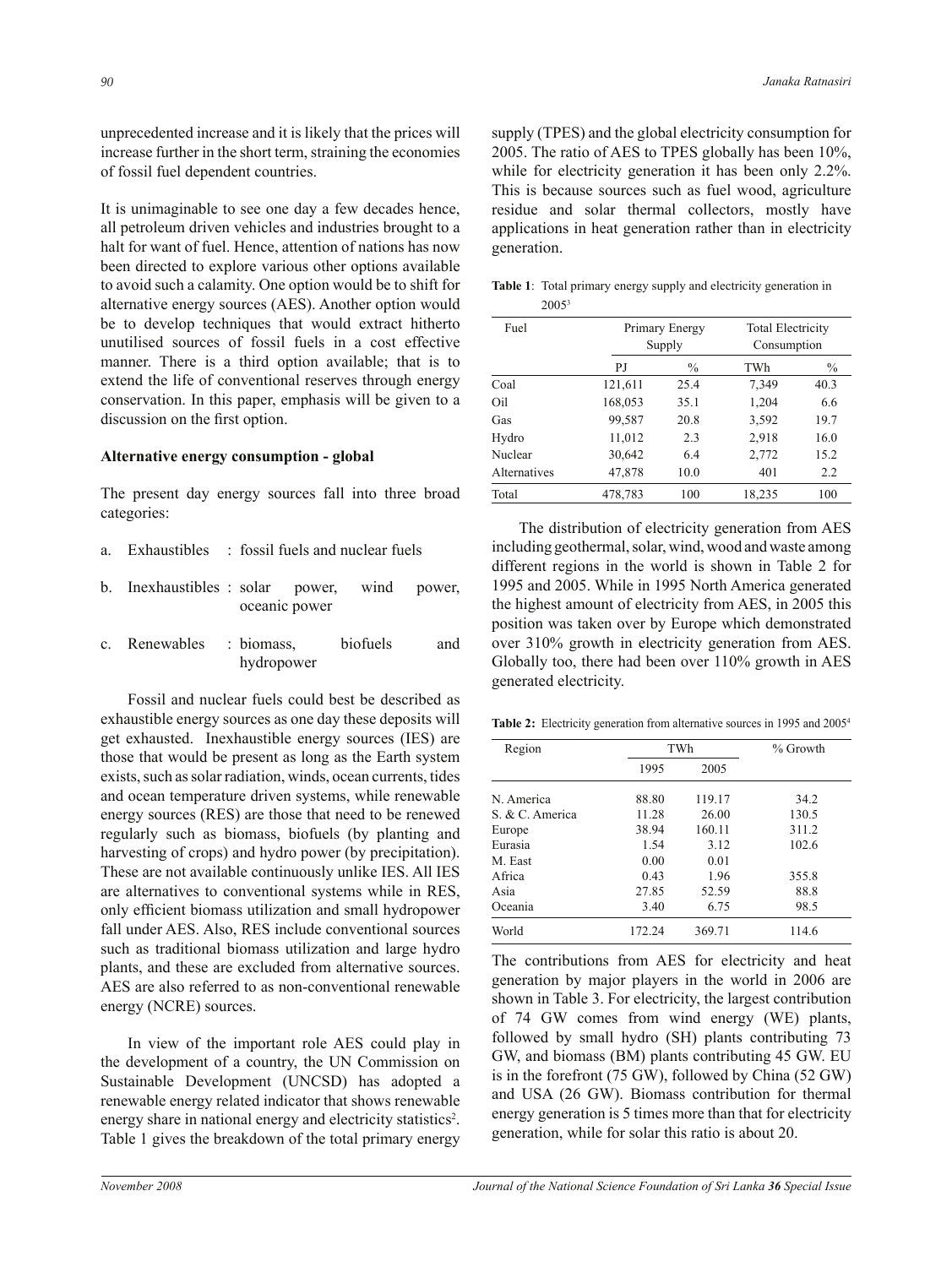**Table 3:** Electricity and heat generation capacity in GW using alternative sources - 2006<sup>5</sup>

| Technology    | World |          | Dev* EU-25 China |          | <b>USA</b> | India    | Japan |
|---------------|-------|----------|------------------|----------|------------|----------|-------|
| Electricity   |       |          |                  |          |            |          |       |
| Wind Energy   | 74    | 10       | 48.5             | 2.6      | 11.6       | 6.3      | 1.6   |
| Small Hydro   | 73    | 51       | 12               | 47       | 3.0        | 1.9      | 3.5   |
| Biomass (El.) | 45    | 22       | 10               | 2.0      | 7.6        | 1.5      | >0.1  |
| Geothermal    | 9.5   | 4.7      | 0.8              | $\sim 0$ | 2.8        | $\sim 0$ | 0.5   |
| Solar PV**    | 5.1   | $ns+$    | 3.2              | ns       | 0.3        | ns       | 1.5   |
| Solar CSP+    | 0.4   | ns       | ns               | ns       | 0.4        | ns       | ns    |
| Ocean tides   | 0.3   | $\theta$ | 0.3              | $\theta$ | $\theta$   | $\theta$ | 0     |
| Sub-Total     | 207   | 88       | 75               | 52       | 26         | 10       | 7     |
| Thermal       |       |          |                  |          |            |          |       |
| Biomass (Th)  | 235   |          |                  |          |            |          |       |
| Solar Thermal | 105   |          |                  |          |            |          |       |
| Total         | 547   |          |                  |          |            |          |       |

\* Dev= developing countries

\*\* Only the grid-connected PV systems are included

+ ns: not signicant; CSP: Concentrator solar plants

 Among developing countries, China and India have taken the lead in investing on AES, with the latter dominating the scenario for WE plants (6.3 GW). The capacity for heat generation from AES is about 1.7 times higher than that for electricity generation, with biomass contributing the major share. Here, only high efficient biomass systems are included rather than traditional systems. In solar thermal systems, China leads with 68 GW capacity and EU following with 13.5 GW capacity.

 Only an overview of the global AES scenario is given here. A detailed analysis will be given later under each technology sector.

#### **Implications of climate change**

The Kyoto Protocol  $(KP)^6$  of the UN Framework Convention of Climate Change (UNFCCC) requires developed countries and countries with economies in transition (EIT) (jointly referred to as Annex I Parties) to reduce their greenhouse gas (GHG) emissions by about 6% below their 1990 levels during the 5-year period 2008-12. The 6% average reduction relative to 1990 level of emissions that is specified in the KP gets magnified to about 15% when taken relative to the current levels of emissions. Many countries that have ratified the protocol, have failed to keep to their obligations, as shown in Figure 1. While almost all EIT countries have been able to reduce their emissions, among the non-EIT countries emissions have increased up to 10% by 2005. Hence, these countries are now under pressure to reduce their emissions, particularly after the 13th Conference of Parties (COP) of UNFCCC held at Bali

in 2007 where an action plan was adopted committing all Parties to agree on a long-term goal for emission reductions with emission reduction targets applicable to developed country Parties beyond 2012 and nationally appropriate mitigation actions consistent with sustainable development applicable to developing country Parties negotiated during 2008-09 for consideration at the 15th COP to be held in 2009<sup>7</sup>. Hitherto, developing countries did not have any such obligation.



**Figure 1 :** GHG Emissions from Annex I countries during 1990 – 20058

 The GHGs are emitted mostly by burning of fossil fuels for energy generation including transport. Thus, one of the most effective ways of reducing emissions is to use AES. Annex I countries are permitted to meet their obligations by not only reducing emissions within their own territories, but also meeting the costs of reducing emissions within a non-Annex I country. This mechanism, referred to as the Clean Development Mechanism (CDM), provides opportunities for developing countries to undertake GHG reducing or avoiding projects including energy efficiency and AES utilization, with the additional costs borne by Annex I countries<sup>9</sup>. Sri Lanka has already initiated action to seek CDM funding and has identified 19 CDM projects by 2005, which are in different stages of the design/validation process $10$ .

In 1991, a financial mechanism called the Global Environment Facility (GEF) was established under the aegis of the World Bank (WB), United Nations Development Programme (UNDP) and the United Nations Environment Programme (UNEP) for the purpose of providing funds to developing countries for meeting their obligations under several environmental treaties including UNFCCC. A large number of programmes has been supported by GEF to implement AES projects that reduce or avoid GHG emissions in the areas of renewable energy, energy efficiency, and sustainable transport, particularly where the high initial costs involved makes the projects uneconomical when assessed using traditional economic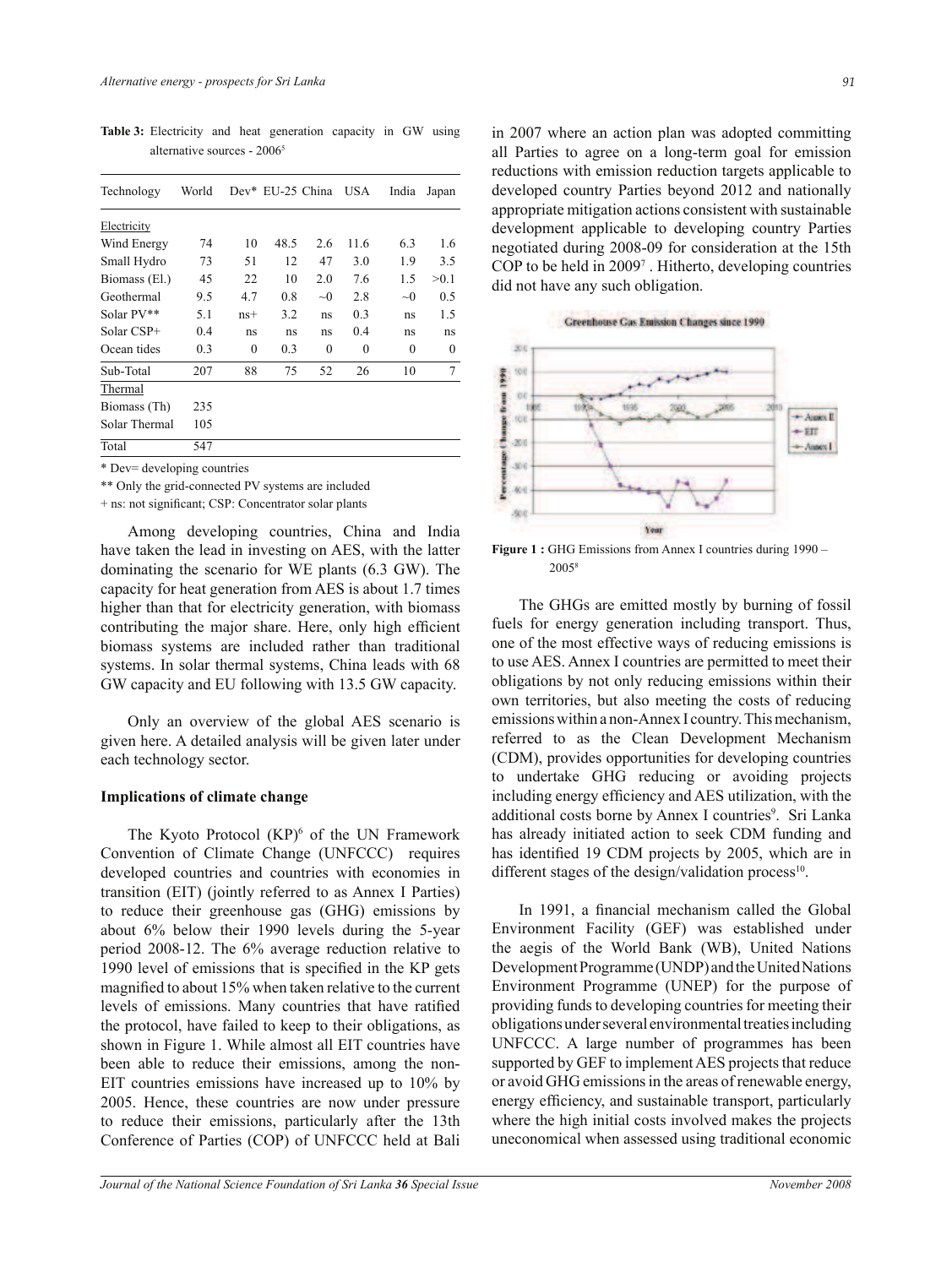criteria. In such instances, GEF provides funds to meet the additional costs involved to make the projects viable. In recent years, GEF has disbursed about \$250 million per year for eligible projects, including several from Sri Lanka<sup>11</sup>.

# **Alternative energy programmes in Sri Lanka**

Sri Lanka's energy scenario already comprises a significant share of RES– almost  $53%$  - contributed by biomass and hydro power plants, both large and small. The detailed breakdown of contributions made by different fuel types in 2005 is shown in Table 4. Most of the data in original units are taken from the National Energy Information System (NEIS) 2005 . However, in converting electricity generated into a common energy unit, the direct equivalent (86 TOE/GWh) was used as practiced by all international databases, rather than the thermal equivalent (240 TOE/GWh) used by NEIS. One significant source that is missing here is the contribution from solar thermal systems.

Table 4: Primary energy sources in Sri Lanka in 2005<sup>12,13</sup>

|                  | Annul energy supply |             |        |               |  |  |  |
|------------------|---------------------|-------------|--------|---------------|--|--|--|
| Fuel             | Original units+     | <b>kTOE</b> | P.J    | $\frac{0}{0}$ |  |  |  |
| Conventional     |                     |             |        |               |  |  |  |
| Petroleum        | 4,139.44 (kt)       | 4,279.55    | 179.18 | 46.16         |  |  |  |
| <b>Biomass</b>   | 12,15457 (kt)       | 4,622.95    | 193.56 | 49.87         |  |  |  |
| Coal             | 92.74 (kt)          | 64.92       | 2.72   | 0.70          |  |  |  |
| Large Hydro      | 3,124.00 (GWh)      | 268.66      | 11.25  | 2.91          |  |  |  |
| Alternatives     |                     |             |        |               |  |  |  |
| Small Hydro      | 336.00 (GWh)        | 28.90       | 121    | 0.31          |  |  |  |
| <b>PV</b> Panels | $4.60$ (GWh)        | 0.40        | 0.02   | 0.00          |  |  |  |
| Wind             | $2.44$ (GWh)        | 0.21        | 0.01   | 0.00          |  |  |  |
| <b>Biomass</b>   | $12.15$ (kt)        | 4.62        | 0.19   | 0.05          |  |  |  |
| Total            |                     | 9,270.21    | 388.14 | 100.00        |  |  |  |

 The highest contribution comes from conventional biomass combustion for heat generation for cooking, baking, drying and firing earthen and ceramic ware. Its breakdown according to the 2003 Energy Balance Statement is given in Table 5. In estimating fuel wood consumption in household and commercial cooking, the use of low efficient conventional stoves has been assumed. However, in drying applications in the plantation and industrial sectors, the use of high efficient gasifier systems are now being introduced and hence, a certain fraction may need shifting to alternative category. Though fuelwood provides the major share of country's energy requirements, it is not collected in a systematic manner. It is traded in urban areas with supplies coming mostly from up-rooted rubber plantations, but in rural areas it is collected directly by the users from sources such as plantations, home gardens, crop land and natural forests $^{14}$ .

**Table 5**: Consumption of fuel wood in different sub-sectors for 2003<sup>15</sup>

| <b>Sector</b>               | <b>Quantity (kt)</b> | Th. Energy (PJ) |
|-----------------------------|----------------------|-----------------|
| Domestic                    | 8156                 | 129.67          |
| <b>Plantation Factories</b> | 822                  | 13.07           |
| <b>Construction Items</b>   | 1860                 | 29.57           |
| <b>Bakery Products</b>      | 434                  | 6.90            |
| Total                       | 11,272               | 179.21          |

 If biomass were to replace petroleum sources to a significant factor as an alternative fuel, it is necessary to have a guaranteed supply through dedicated plantations to extract both the present and future requirements of biomass on a more sustainable manner. For this purpose, the Ministry of Science and Technology had carried out several trials in different parts of the country and has identified *Gliricidia sepium* as the most suitable short rotation coppice (SRC) crop for establishing such energy plantations. These trials also have revealed that the annual yield of woody biomass (grown at 1x1 m spacing) is about 30 t/ha at 20% moisture content, which is equivalent to 24 t/ha of dry matter<sup>16</sup>.

 The government as well as a few non-government organizations (NGO) have taken the initiative to develop AES in Sri Lanka since the 1970s, which included a biogas/solar/wind rural energy demonstration centre at Pattiyapola, solar home systems (SHS) in several model villages, village level micro-hydro systems, improved cooking stoves and biogas generators in villages<sup>17</sup>. Several NGOs such as Intermediate Technology Development Group (ITDG), Energy Forum, Integrated Development Association (IDEA) and Sarvodaya had facilitated the extension of these new systems into villages providing both technical and financial assistance.

 In late-nineties, the Ministry of Power and Energy (MOPE) received funds from GEF through World Bank to implement a AE programme during 1997-2002 titled Energy Services Delivery (ESD) Project, which included a credit programme to support the introduction of AES - SHS, mini-hydro, a pilot grid-connected 3 MW wind farm, and a capacity building component for the Ceylon Electricity Board (CEB)<sup>18</sup>. A second GEF/WB funded project titled Renewable Energy for Rural Economic Development (RERED), was undertaken in 2002-2007, which comprised two components - a) grid-connected and off-grid power generation (hydro / wind / biomass) and b) off-grid solar PV systems<sup>19</sup>. The main objective of GEF projects was to facilitate the development of the solar and mini-hydro industries rather than provide assistance to the end-users.

 Table 6 shows the composition of sources used for the generation of electricity in 2005, according to which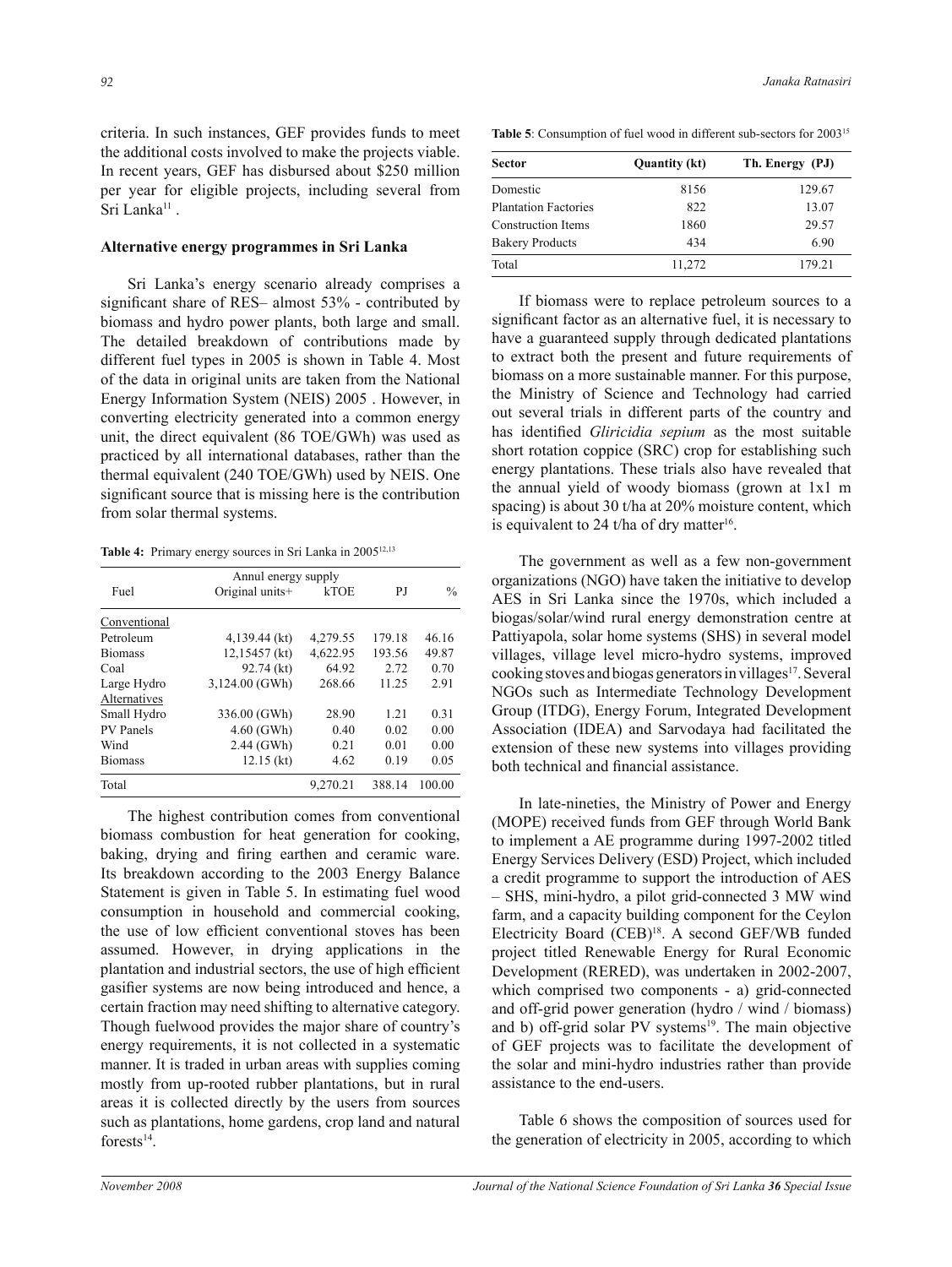the conventional sources have contributed a little over 96%. The 4% of AES is higher than that in many other developing countries and was made possible due to the support received from GEF through the World Bank to develop the private sector participation for exploiting AES, particularly the solar home systems (SHS), small- and mini-hydro plants and biomass sources at a commercial scale. The major contribution to AES share has come from the SH systems.

**Table 6**: Composition of sources used in the generation of electricity in 2005<sup>20</sup>

| Source         | Quantity kt | Th. Energy<br>PJ | Electricity<br>GWh | $\frac{0}{0}$ |
|----------------|-------------|------------------|--------------------|---------------|
| Large Hydro    |             |                  | 3,124.00           | 35.29         |
| Diesel Oil     | 258.7662    | 10.826           | 1,266.67           | 14.31         |
| Residual Oil   | 262.9649    | 11.002           | 1,211.55           | 13.69         |
| Fuel Oil       | 473.6654    | 19.818           | 2,228.08           | 25.17         |
| Naphtha        | 123.8759    | 5.182            | 673.00             | 7.60          |
| Conventional   |             | 46.830           | 8,503.30           | 96.05         |
| Small Hydro    |             |                  | 336.00             | 3.80          |
| <b>Biomass</b> |             |                  | 6.44               | 0.07          |
| Solar PV       |             |                  | 4.60               | 0.05          |
| Wind           |             |                  | 2.40               | 0.03          |
| Alternative    |             |                  | 349.44             | 3.95          |
| Total          |             |                  | 8,852.74           | 100.00        |

 In the following sections, details of AES that could be established in Sri Lanka will be discussed under each of the technology sectors separately, along with a brief global situation analysis. There are many efficient technologies already developed and being developed in the world today for energy generation from AES. However, in this paper only those that have relevance to Sri Lanka will be discussed.

# **Energy from plants**

 Almost all plants have stems, branches and leaves commonly referred to in this paper as biomass. When woody biomass (such as *Gliricidia*) is burnt, carbon in it gets oxidized and releases thermal energy. Some crops produce cereals (such as soya bean, corn and maize) or tubers (*cassava*) containing carbohydrates or starch while a few others (such as sugar cane, sugar beet and sweet sorghum) produce sugar compounds. Energy from these substances could be obtained by fermenting them into alcohol, which can be used as a fuel. A few other crops (such as rape seed, palm oil, *Jatropha*) produce seeds containing oil, which after esterification could be used as a diesel-substitute. Biomass could also be gasified to produce syngas, while waste biomass could be subjected to anaerobic digestion to produce biogas which is a clean

source of energy. Thus there are many ways of extracting energy from plants as detailed below.

# *Land for energy plantations*

Plant energy sources considered in this paper are woody biomass in SRC species, bioethanol, biodiesel and biogas. The technologies for efficient extraction of energy from SRC species or conversion of crops to biofuels are well proven21-23. The limiting factor for their adoption in Sri Lanka is the non-availability of adequate land. The present land use data are shown in Table 7, according to which 24% is under agriculture which comprises land under paddy, plantations and subsidiary crops; 37% comprise forests under the Forest Conservation Department (FCD) and the Wild Life Department (WLD). Somasekaram (1997) has estimated 1,025 kha as unusable land which covered waterways, reservoirs and tanks, steep land, land above 1525 m contour, barren land and marshes, and 900 kha as land under homesteads and built-up areas. This leaves 611 kha as the extent available for any new projects. In a study carried out by Perera *et al.*<sup>24</sup>, land identified as sparsely used cropland and sparse forest/scrub land by aerial surveys are considered for energy plantations and other future uses. The results of the analysis based on different demand and production scenarios indicate that the total feasible land area available for energy plantations vary between 300 and 960 kha, with an average of 600 kha.

**Table 7**: Land use estimates in 2005/06 25,26

| Application             | Land extent<br>(kha) | Percentage<br>$\frac{0}{0}$ |
|-------------------------|----------------------|-----------------------------|
| Paddy                   | 709                  | 10.82                       |
| Plantations             | 724                  | 11.05                       |
| Subsidiary crops        | 150                  | 2.29                        |
| <b>FCD</b> Forests      | 1,517                | 23.15                       |
| <b>WLD</b> Forests      | 916                  | 13.98                       |
| Land under vegetation   | 4,016                | 61.29                       |
| Unusable                | 1,025                | 15.64                       |
| Homesteads & built up   | 900                  | 13.74                       |
| Sparsely used & balance | 611                  | 9.33                        |
| Total                   | 6,552                | 100.00                      |

 A study conducted by the Ministry of Science and Technology has revealed that nearly 1.6 Mha of land remain degraded and under utilized in Sri Lanka<sup>27</sup>, and these could be converted into sustainable SRC plantations with *Gliricidia*. A preliminary investigation covering an area of 52 kha has revealed that only 80% of this land is suitable<sup>4</sup> for agriculture. In extending this ratio to the entire island, one may assume another 80% as the availability factor which would give the extent suitable and available for sustainable energy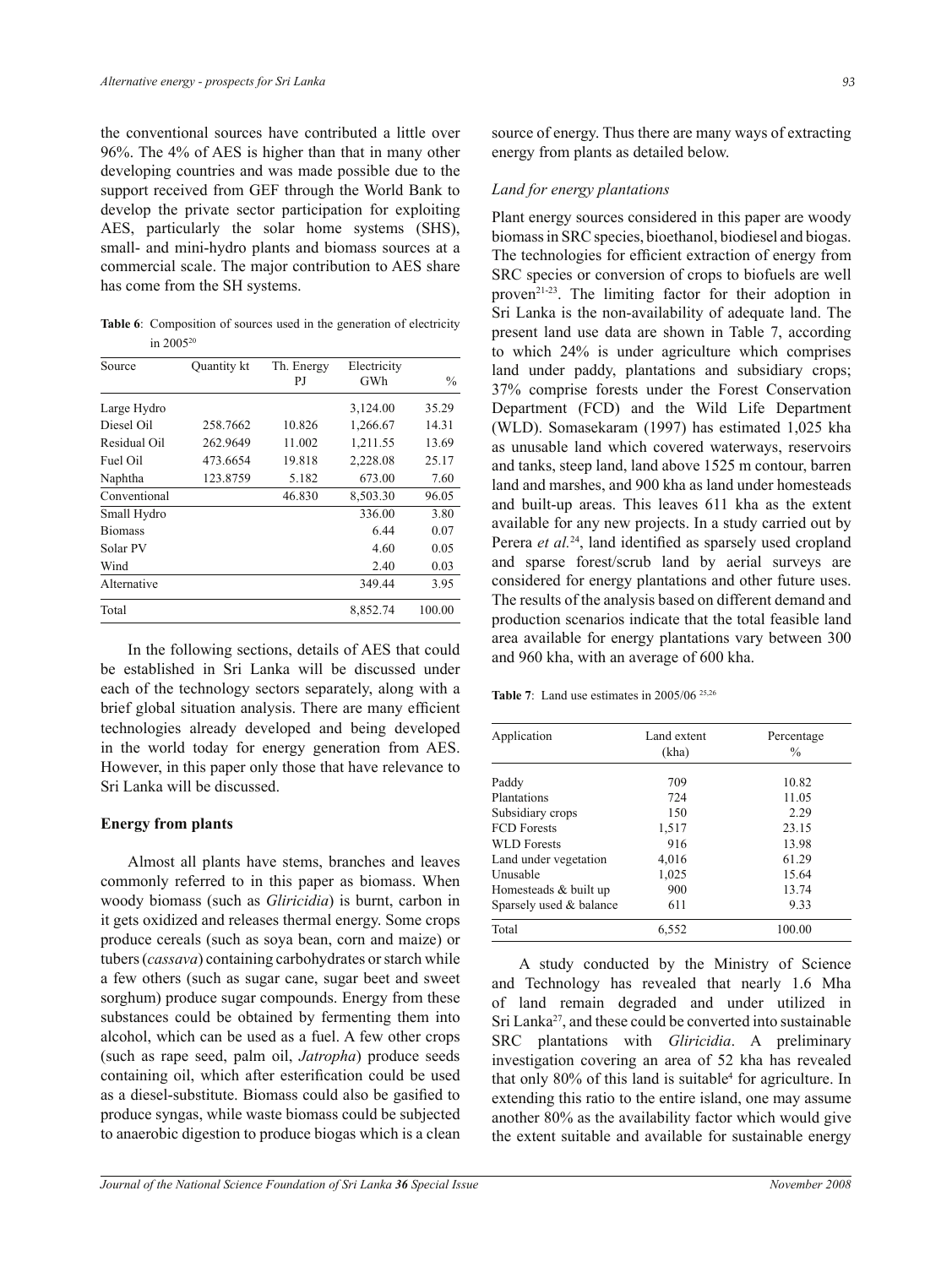plantations as 1.0 Mha. Since this land has to be used for all three biofuels, it is assumed that it will be equitably distributed among the crops producing wood, bioethanol and biodiesel, identifying the best sites for the specific species.

 In Sri Lanka, a large extent of land, about 700 kha is under paddy. There has been a general decline in the cultivated area as paddy land has been allowed to go into fallow. According to Census and Statistics Department data, an average of 41% or approximately 55 kha of paddy land have been abandoned in the wet zone alone, the highest decline of 82% being in Colombo District (Table 8). Though there appears to be some effort to bring this land under paddy cultivation again in view of the government's decision to acquire any uncultivated land, some of this land, say about 50% or 28 kha could be utilized for growing energy plantations, especially *Jatropha*.

**Table 8:** Paddy land abandoned in the low-wet zone between 1974/75 and 2004/0528,29

| <b>District</b> |                 | Paddy land in fallow (ha) | Decline |               |
|-----------------|-----------------|---------------------------|---------|---------------|
|                 | Maha<br>1974/75 | Maha<br>2004/05           | (ha)    | $\frac{0}{0}$ |
| Colombo         | 25,750          | 4,593                     | 21,157  | 82.2          |
| Gampaha         | 18,000          | 10,173                    | 7,827   | 43.5          |
| Kalutara        | 21,177          | 13,642                    | 7.535   | 35.6          |
| Galle           | 23,574          | 14,498                    | 9,076   | 38.5          |
| Matara          | 20,027          | 14,863                    | 5,164   | 25.8          |
| Ratnapura       | 14,913          | 12,418                    | 2,495   | 16.7          |
| Kegalle         | 11,237          | 8,922                     | 2,315   | 20.6          |
| Total           | 134,678         | 79.109                    | 55.569  | 41.3          |

 Recently, the Mahaweli Authority has called for proposals from potential investors to release 5000 ha out of 14,000 ha of land available with them in System B for commercial cultivation possibly of agriculture crops. It is assumed that 10,000 ha could be made available for energy plantations possibly with sweet sorghum. It is the practice to cultivate *Gliricidia* in tea plantations for shade, particularly in low-grown areas. At present, there is no effort being made to harvest this wood systematically even for firewood. If harvesting is done during rainy season when the cloud cover provides necessary shading, stems could be used for combustion and leaves as green manure. With about 110 kha under tea in the low country, a fraction of this land, say about 50% or 55 kha, could be made available for *Gliricidia* plantations in a systematic manner to extract energy.

*Gliricidia* is also planted in coconut estates, particularly in the coconut triangle, as an under crop. Out of the total extent of about 390 kha of land under coconut, at least 25% or 100 kha could be assumed to be brought under *Gliricidia*. It is suggested that any new land allocated for ethanol production will be cultivated mostly with sweet sorghum (300 kha) which has low water requirements and resilient to droughts, and the balance only (50 kha) with sugar cane. The total land available for energy plantations could now be summarized as given in Table 9.

**Table 9**. Land likely to be available for energy plantations

| Type of land         | Proposed<br>cultivation | Estimated<br>extent (kha) | Available<br>extent (kha) |
|----------------------|-------------------------|---------------------------|---------------------------|
| Sparsely used land   |                         |                           |                           |
| allocated equitably  | Total                   | $600 - 1,600$             |                           |
|                      | Gliricidia              |                           | 350                       |
|                      | Sweet Sorghum           |                           | 350                       |
|                      | Sugarcane               |                           | 50                        |
|                      | Jatropha                |                           | 350                       |
| Paddy land in fallow | Jatropha                | 55                        | 28                        |
| Mahaweli System B    | Sweet Sorghum           | 14                        | 10                        |
| Sugar factories      | Sugarcane               | 27                        | 27                        |
| Low country tea      | Gliricidia              | 110                       | 55                        |
| Coconut Triangle     | Gliricidia              | 390                       | 100                       |
| Total                |                         |                           | 1,270                     |

# *Specific energy potential from plantations*

For completely dry wood (oven-dry), the amount of energy per unit of weight is more or less the same for all wood species, with an average for Gross Heating Value (GHV) of 20 MJ/kg for stem wood<sup>31</sup>. However, the Net Heating Value (NHV) for wood is about 10% less. Also, the moisture content lowers the heating value at the rate of 2 MJ/kg for every 10% increase of moisture. This gives a NHV of 16 MJ/kg for air dried wood with moisture content 10%. This is about 2/3rd that of coal which has a NHV ranging from 22 to 26 GJ/tonne depending on the source.

 The limited land available in the island has to be apportioned among the crops required for producing thermal energy (i.e*.Gliricidia*), bioethanol (i.e. sugar cane/sweet sorghum/cassava) and biodiesel (i.e. *Jatropha*), taking into consideration the suitability of land for specific crops. In order to optimize the utilization of land one must also consider the potential energy generation capacity of each of these crops, which would vary from 45 GJ/ha for *Jatropha* to 990 GJ/ha for sweet sorghum, 373 GJ/ha for sugar cane with energy extracted from bagasse and molasses, and 384 GJ/ha for *Gliricidia* (see Table 10).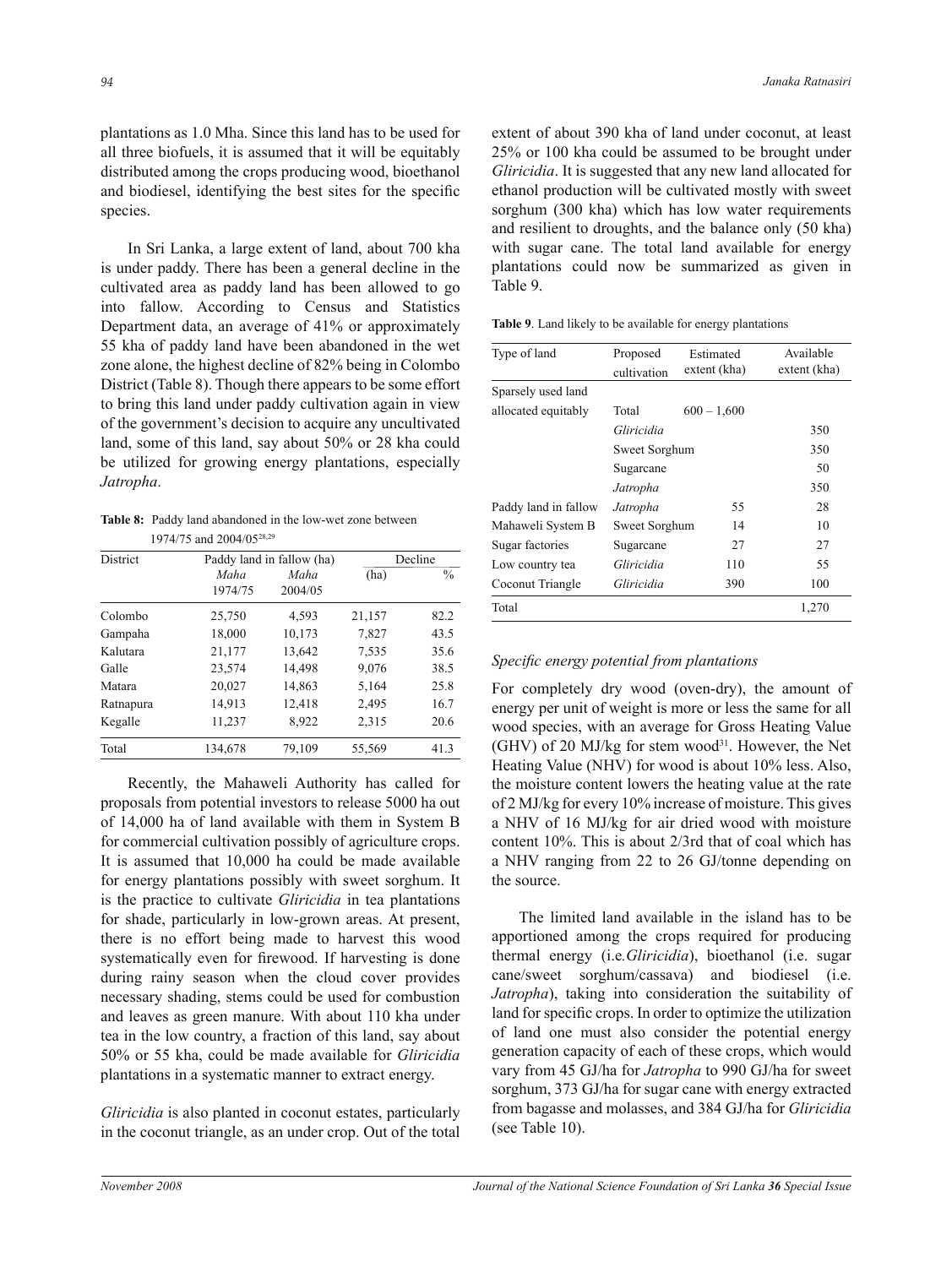| Crop                  | Biofuel vield<br>t/ha/year | Cal. value<br>GJ/t | Energy yield<br>GJ/ha/year |
|-----------------------|----------------------------|--------------------|----------------------------|
| Gliricidia            | 24                         | 16                 | 384                        |
| Sugarcane - total     | 60                         |                    | 373                        |
| Bagasse (1/3 of cane) | 20                         | 18                 | 360                        |
| Ethanol from molasses | 0.5                        | 27                 | 13                         |
| (Ethanol from sugar)  | 4.0                        | 27                 | (108)                      |
| Sweet sorghum - total | 120                        |                    |                            |
| Ethanol from grain    | 0.9                        | 27                 |                            |
| Ethanol from stalk    | 7.6                        | 27                 | 205                        |
| Ethanol from residue  | 1.6                        | 27                 | 43                         |
| Bagasse               | 40                         | 18                 | 720                        |
| Jatropha              | 1.2                        | 38                 | 45                         |

**Table 10**: Energy generation potential per hectare of different crops 32-34

Production of bioethanol from cane juice was not considered as it would affect the sugar production, though it is shown for the sake of completeness. It was assumed that 1/3 of cane crushed ends up as bagasse. Sweet sorghum gives the highest potential. The data shown here are only indicative as actual values depend on many external and site-specific factors.

#### **Direct combustion of biomass**

In developed countries, highly-efficient combustion technology is used under tight regulations on emissions to extract energy from biomass. In developing countries on the other hand, traditional technologies comprising mostly three-stone open stoves that are both inefficient and highly polluting are used. In the former case statistics on biomass use are available, as commercially traded fuel wood is used, while in the latter fuel wood is collected directly from village sources and as such actual data are not available and only estimates are used. The global fuel wood consumption per capita is shown in Table 11, according to which the highest consumption is in Africa where a large number of countries fall under the category of least developed countries, followed by South American countries, and the least is in North America. In Asia the per capita counsumption of biomass in the South Asian countries is more than that consumed by the rest of the regions, which include the Middle East.

Table 11: Global Fuel-wood Consumption - 2005<sup>35</sup>

| Region         | kg per capita |
|----------------|---------------|
| A frica        | 305           |
| North America  | 70            |
| LA & Caribbean | 246           |
| South Asia     | 129           |
| Asia - rest    | 81            |
| Europe         | 102           |
| Oceania        | 172           |

The total installed capacity of efficient biomass combustion systems world over in 2006 for heating (235 GW) was more than five times than that for electricity generation (45 GW) (see Table 3). The estimated total biomass-generated electricity in 2005 world-wide was about 183 TWh (see Table 12). Biomass continues to be the major source of energy in most developing countries. Its contribution is in excess of 90% in some least developed countries in Africa and about 55% in South Asia while it is  $3-4\%$  in Europe and North America<sup>36</sup>. In recent times there have been efforts to disseminate improved cook stoves (ICS) world-over. China has installed about 180 million ICSs representing about 95 percent of biomass consuming households and India about 34 million ICSs, representing about 25 percent of such households<sup>37</sup>.

**Table 12:** Major countries producing electricity from biomass  $-2005^{38}$ 

| Country       | Energy TWh | Percentage |
|---------------|------------|------------|
| USA           | 56.3       | 30.7       |
| Germany       | 13.4       | 7.3        |
| <b>Brazil</b> | 13.4       | 7.3        |
| Japan         | 9.4        | 5.1        |
| Finland       | 8.9        | 4.9        |
| UK            | 8.5        | 4.6        |
| Canada        | 8.5        | 4.6        |
| Spain         | 7.8        | 4.3        |
| Others        | 57.1       | 31.2       |
| World         | 183.3      | 100        |

In Sri Lanka, around 50% of the primary energy comes from biomass in recent times<sup>39</sup>. It is assumed that only traditional methods of combustion are used with very low efficiencies of about 8-13%. With increased importance given to utilization of renewable energy sources, techniques have been developed and commercialized to improve the combustion efficiencies and reduce polluting emissions<sup>40</sup>. As shown in Table 5, the largest usage of biomass in Sri Lanka is in domestic and commercial cooking, using the traditional stoves. Several organizations have developed improved cook stoves (ICS) with higher efficiencies - about  $18-24\%^{41}$ . Field monitoring in Sri Lanka has found that the use of ICS results in about 33% saving of biomass relative to traditional stoves $42$ . With about 25,000 potters trained in the manufacture of ICSs, it is estimated that the annual production is around 300,000, and that around 01 million ICSs are currently in use in Sri Lanka<sup>43</sup>, which is approximately 25% of the households in the country.

 In 1992, an Inter-ministerial Committee appointed by the Ministry of Power and Energy had recommended the promotion of wood-fueled dendro power plants and this proposal had received the Government approval in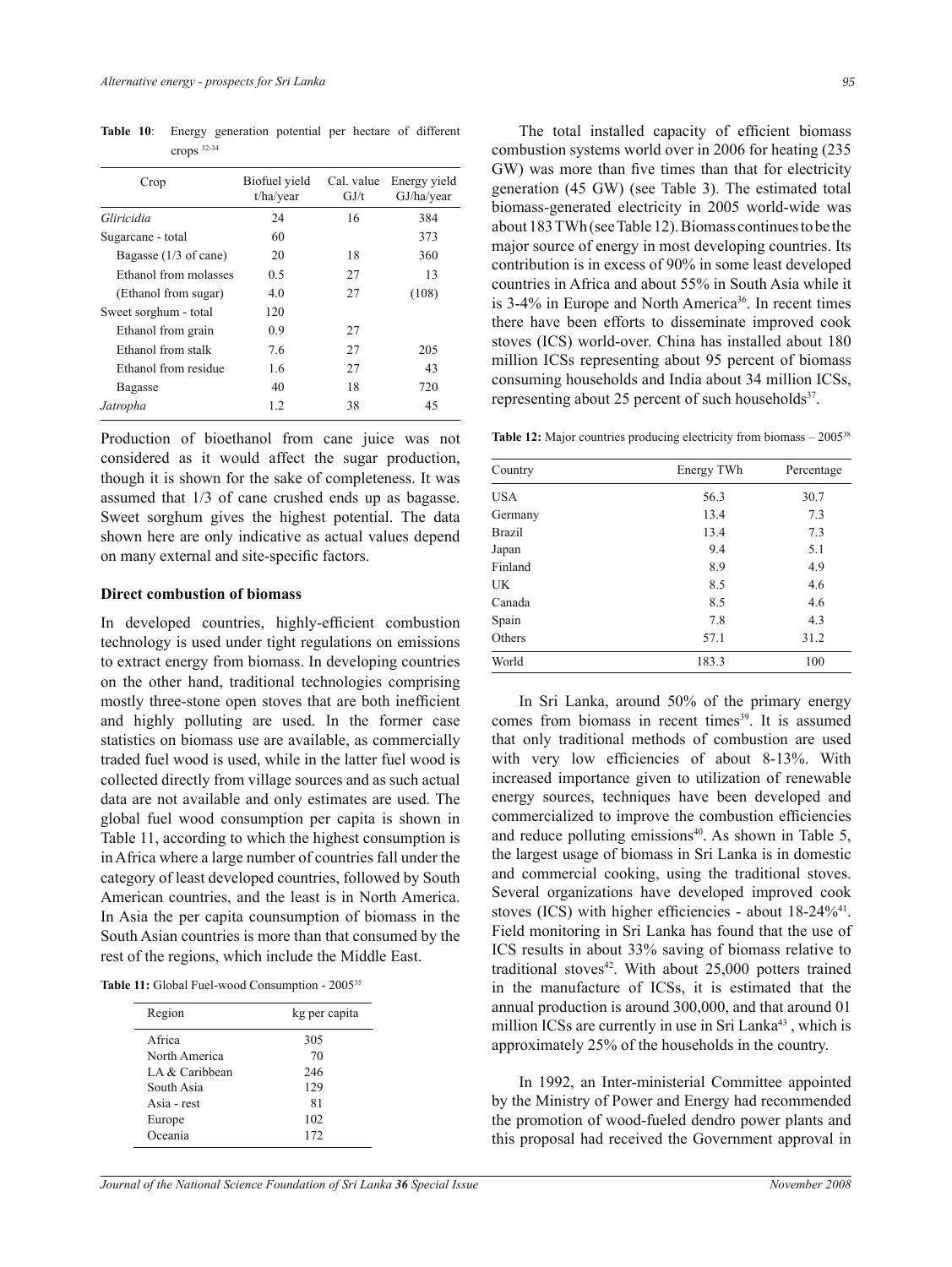1993<sup>44</sup>. As a possible follow up to this recommendation, the Ministry of Science and Technology had established a separate unit on Alternative Energy within the Ministry and has undertaken a programme to promote the plantation of SRC crops and build pilot scale dendropower plants. With the successful demonstration of the feasibility of dendro-power, the Government has again appointed an Inter-Ministerial Working Committee on Dendro Thermal Technology in 2004 to prepare an action plan to develop biomass powered electricity generation industry to a much larger scale<sup>45</sup>.

 Studies undertaken by Perera *et al.*<sup>46</sup> have shown that the total annual energy potential of bio-energy plantation could be in the range  $30-150$  PJ in Sri Lanka under different demand and production scenarios. The corresponding range of total annual electricity generation potential, with a production rate of 1 MWh of electricity per 1 t of fuelwood, would be  $2-10$  TWh. These figures indicate that the biomass based electricity generation could contribute signicantly to avoid the use of imported oil and coal to meet the increasing energy demand in the future. Perera *et al.*<sup>47</sup> have also estimated the energy potential in biomass residue from agriculture fields and industries considering available data on residue to product ratios and collection factors and concluded that the total potential, which is of the order of 63 PJ, is a signicant source for generation of electricity.

 If the presently under-utilized land and other land are cultivated with *Gliricidia, Sorghum* and sugar cane as suggested in Table 9, the total thermal energy that could be derived out of these crops will be almost 292 PJ as shown in Table 13. It is assumed that the yield of biomass from *Gliricidia* in mixed plantations is half that of dedicated plantations because of the low plantation density. In comparison, the present total energy consumption in Sri Lanka as given in Table 4 is 9,270 kTOE or 388 PJ, out of which the thermal energy component of electricity generation is only 46.8 PJ (Table 6). The total biomass consumption in 2005 was 179 PJ (Table 5), out of which the domestic sector consumed 130 PJ with the rest consumed by industries, and these were met from existing sources. Therefore the present thermal energy requirement for electricity generation (47 PJ) could be easily with the proposed new plantations even if only 1/6 the proposed extent is planted. The additional plantation output could be sold as chips required for firing efficient biomass stoves enabling more penetration of these stoves in urban areas.

**Table 13.** Potential thermal energy available from energy plantations

| Crop                    | Extent<br>kha | Yield<br>t/ha | Crop/<br>Bagasse<br>vield kt/year | Calorific<br>value GJ/t | Potential<br>energy PJ |
|-------------------------|---------------|---------------|-----------------------------------|-------------------------|------------------------|
| Gliricidia <sup>1</sup> | 350           | 24            | 8,400                             | 16                      | 134                    |
| Gliricidia <sup>2</sup> | 155           | 12            | 1,860                             | 16                      | 30                     |
| Sorghum Bagasse         | 310           | 18            | 5,580                             | 18                      | 100                    |
| Sugar cane Bagasse      | 77            | 20            | 1,540                             | 18                      | 28                     |
| Total                   |               |               |                                   |                         | 292                    |

 $1 =$  dedicated;  $2 =$  mixed

With the encouragement given by the Government in terms of tax concessions and power purchase agreements, several investors have come forward with proposals to set up biomass based power plants. The first commercial dendro power plant in Sri Lanka with capacity 1 MW was built at Walapane and it adds annually 6447 MWh of electricity to the national grid consuming 40 t of fuel wood a day<sup>48</sup>. Another grid-connected 1 MW plant fired with coconut residue is in operation at Badalgama<sup>49</sup>. Letters of intent (LOI) have been issued to build several more biomass fired small power plants; an agro-waste 9.8 MW plant<sup>50</sup>, a paddy husk fired 3 MW plant in Polonnaruwa, a paddy husk/*Gliricidia* fired 6 MW plant in Dehiattakandiya. and a *Gliricidia* fired 5 MW Co-Generation plant at Thulhiriya<sup>51</sup>. Studies are being carried out by a cement manufacturer to build a paddy husk and wood chip fired 6.6 MW power plant at their cement grinding facility in Trincomalee. The Energy Forum is working on the establishment of a Dendro Power Pilot Project to provide off-grid power to a village community of 100 households from a *Gliricidia*  plantation at Badalkumbura<sup>52</sup>. It is expected that at least 10 households will earn their livelihood from the project.

# **Biofuels from plants**

The term biofuel is generally used to describe liquid fuels manufactured from biomass for the transport sector. The two most common biofuels are bioethanol - made from sugar and starch  $-$  and biodiesel - made from vegetable oils. Bioethanol is used in spark-ignited engines in place of gasoline, while biodiesel is used in compressionignited engines in place of diesel oil.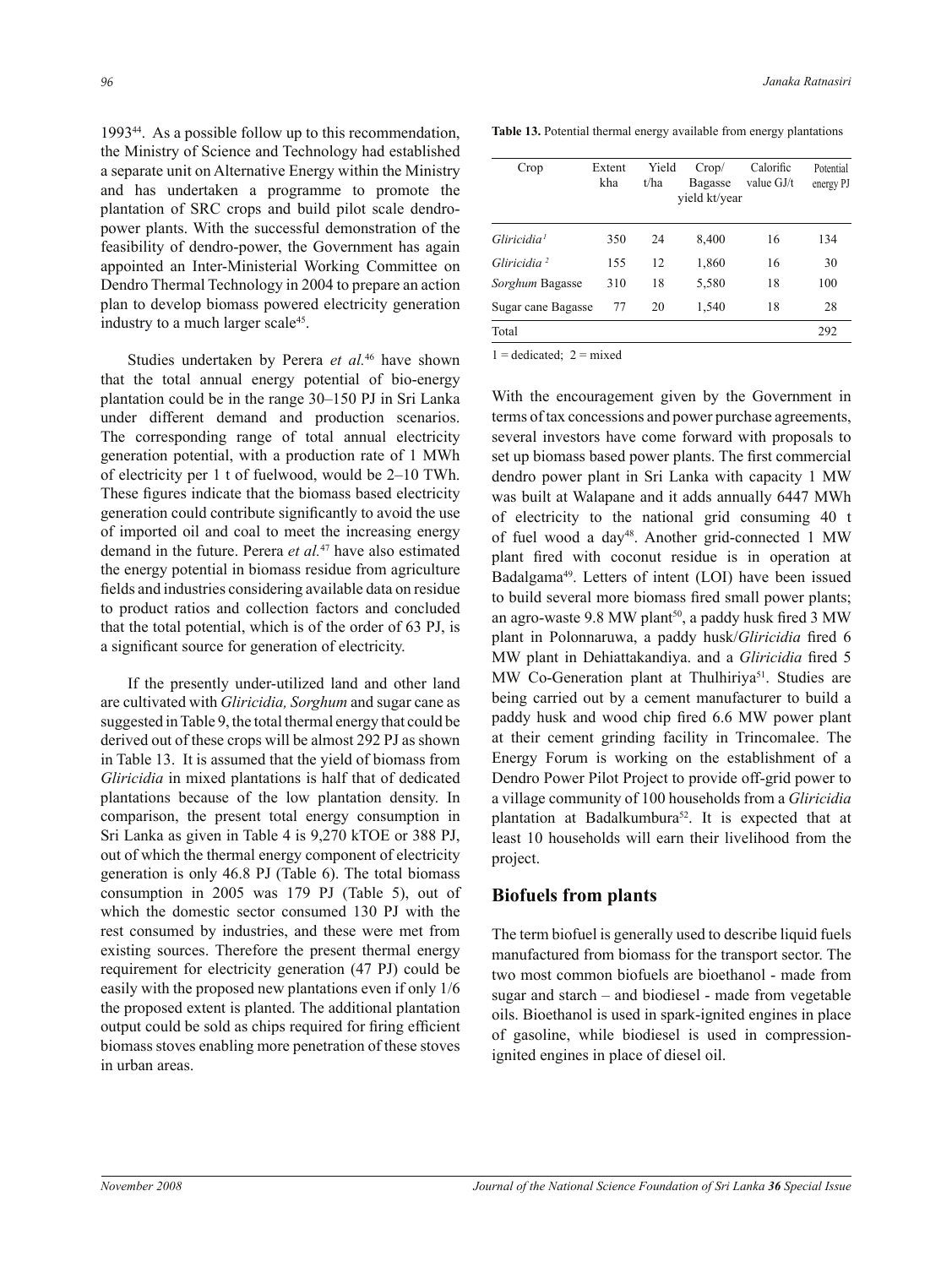### *Bioethanol production*

The total world production of bioethanol in 2006 has been 38.653 Mt (Table 14). USA is the largest producer with 37% share and the second is Brazil with 35% share followed by China (8%), India (4%) and several European countries. In Brazil, the feedstock is totally from sugar cane, while in USA and China, it is from corn and molasses. India depends on molasses and other crops like sweet *Sorghum*.

Table 14. Global production of bioethanol in 2006<sup>53</sup>

| Country      | Quantity (Mt) | Percentage $(\% )$ |
|--------------|---------------|--------------------|
| U.S.         | 14.580        | 37.72              |
| Brazil       | 13.487        | 34.89              |
| China        | 3.054         | 7.90               |
| India        | 1.508         | 3.90               |
| France       | 0.754         | 1.95               |
| Germany      | 0.607         | 1.57               |
| Russia       | 0.514         | 1.33               |
| Canada       | 0.459         | 1.19               |
| Spain        | 0.366         | 0.95               |
| South Africa | 0.306         | 0.79               |
| Thailand     | 0.279         | 0.72               |
| Other        | 2.738         | 9.818              |
| World        | 38.653        | 100.00             |

 Diversion of food crops that yields sugar and starch meant for human consumption to bioethanol manufacture has resulted in escalation of prices of food raising issues on priorities – food or fuel. This problem could be averted if cellulosic material such as grass, agriculture residue, tree toppings, wood industry waste and municipal solid waste could be used for the manufacture of bioethanol. Cellulosic substances are available in abundance and their accumulation without a proper disposal mechanism has today become an environmental issue. If these material could be used for producing bioethanol, it will be a solution to a burning environmental problem too. However, conversion of cellulose to bioethanol is somewhat of a difficult process because of the complex nature of its constitution. These difficulties have been overcome by resorting to biotechnology, but the technology is still in the nascent stage. The commercial scale manufacture of bioethanol from cellulosic material today is limited to a few companies. Once this technology is freely available, bioethanol is expected to replace petroleum fuel in transport to a significant extent.

 Bioethanol has certain limitations as a direct substitute for gasoline and for distribution using the existing infrastructure. Its heating value is only 26 MJ/kg compared to 41 MJ/kg for gasoline. Bioethanol causes corrosion in containers and pipelines, and hence it is necessary to either add corrosion inhibitors or use material not susceptible to corrosion. On the other hand, bioethanol has high anti-knock properties, making it suitable as an anti-knock agent, and is already being blended for that purpose. It has high oxygen content which improves the engine efficiency and combustion.

 In the production process, bioethanol is initially produced in hydrous form containing about 5% moisture. However, for blending with gasoline, moisture has to be removed to below  $1\%$  <sup>54</sup>. Otherwise the blend will not be stable. Removal of water is somewhat an expensive and energy consuming process, which makes anhydrous bioethanol costlier. Hydrous bioethanol is not recommended for use in vehicles with regular engines as it damages engine components. In Brazil only vehicles with modified engines are fueled with hydrous bioethanol. Even gasoline blended with anhydrous bioethanol can be used in regular engines only up to about 20% blend, and increasing the ratio beyond this point requires engine modification. Modified or flexi-vehicles are available in western countries which can run on blends up to 85% of bioethanol. Most countries have taken policy decisions to blend all gasoline marketed with 5 - 10% of bioethanol in the short term.

 In Sri Lanka, the possible feedstocks that could be used for the manufacture of bioethanol are sugar molasses or sweet sorghum and starchy material such as cassava and maize. In view of the demand for sugar, it is not possible to divert the cane yield even partially to produce bioethanol. Currently only the factories at Pelawatte and Sevanagala produce sugar. During  $2004/05$ , a total of 14,650 ha were under sugar cane<sup>55</sup>. The other two factories at Kantale and Hingurana were closed down more than a decade ago. Previously these two factories had produced nearly 12 kt of sugar annually between the two in 1992, with 4,600 ha of land under them<sup>56</sup>. These two factories alone were expected to bring 12,400 ha under cultivation by 1968, but had cultivated only  $6,000$  ha even by 1980<sup>57</sup>. If the production at both these factories are revived, and assuming that the entire land allocated in the sixties is still available, a total of over 27 kha of land would be available with a potential sugar production of 126 kt annually.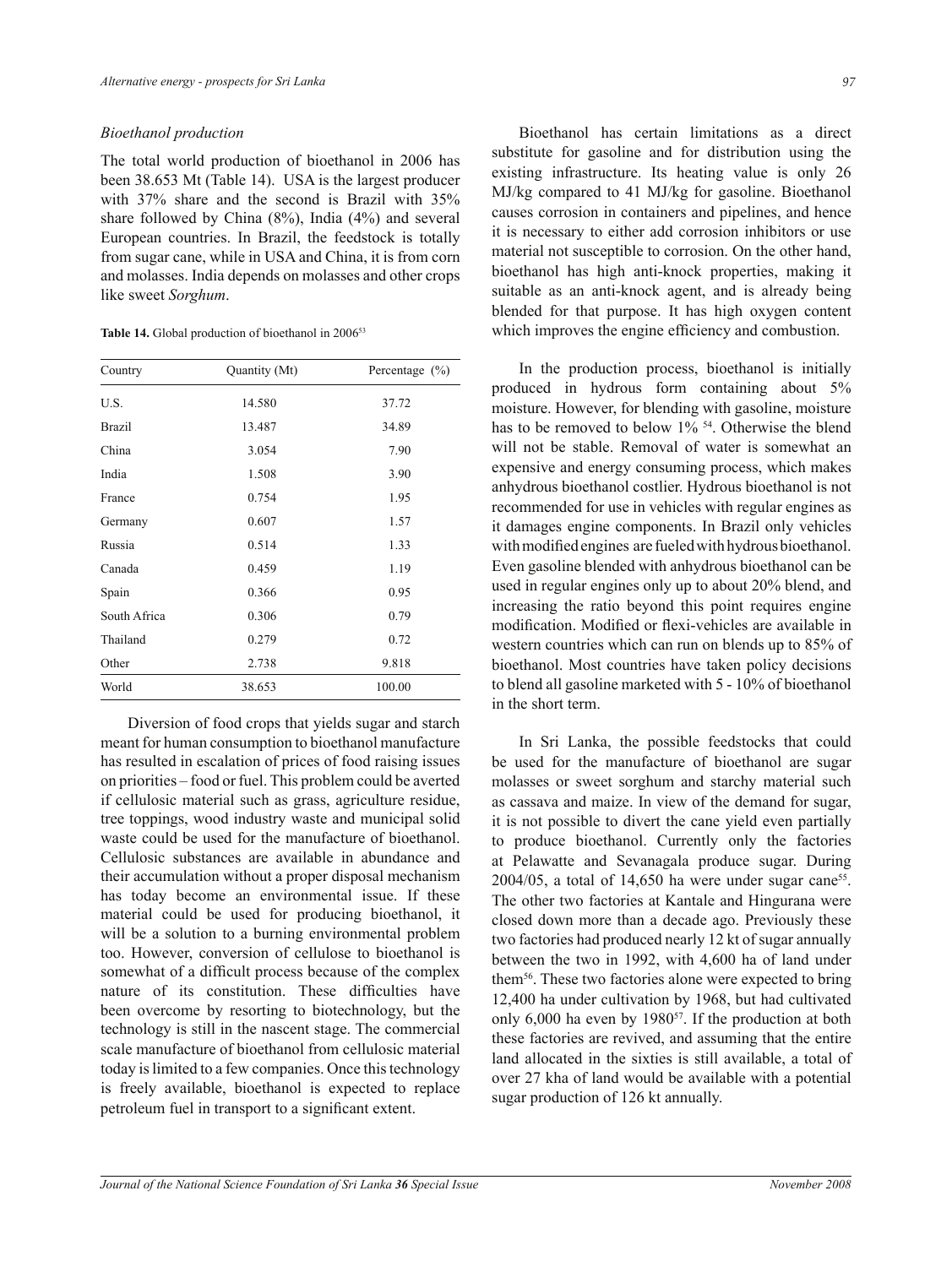In 2004/05, Pelawatte and Sevanagala factories have jointly produced 7.06 million litres of alcohol from 737 kt of cane harvested from 13,600 ha of sugar cane<sup>58</sup>. Taking the same ratio of alcohol to cane harvested (9.6 L per tonne of cane or 520 l/ha), the potential production of alcohol would be about 14 Ml in the short term. Assuming that the present demand for consumption and other uses is kept the same, only the balance 7 Ml or 6 kt will be available for blending with gasoline. With approximately 600 kt of current consumption of gasoline, the rehabilitation of the sugar industry could alone meet only about 1.0 % of the gasoline demand.

 A promising new crop being tried out in India for the manufacture of bioethanol is sweet sorghum. Its stalk has sugar which can be extracted and its cereal gives starch for use as an animal feed or fermented into sugar and bioethanol. Being a C4 plant, it needs little water and can be grown in marginal land. A new hybrid variety developed in USA yields about 3 t of grain and about 12,000 litres of ethanol per hectare in one year<sup>59</sup>, extracting it from grain, juice and molasses, while the Indian variety yields only about 6,300 L/ha/y with two crops a year<sup>60</sup>. With the land allocation for cultivation of sweet sorghum as shown in Table 9, the total bioethanol production could be increased by several fold  $-$  up to about 3 Mt annually using USA variety - as shown in Table 15. Its heat content, however, is the same as that of 2 Mt of gasoline which is more than 3 times consumed in 2006. Thus, with 1/3 the spare land brought under sweet sorghum cultivation and rehabilitation of all the sugar cane plantations, it is possible to totally replace the present and future consumption of gasoline.

|  | <b>Table 15:</b> Potential production of bioethanol in Sri Lanka |
|--|------------------------------------------------------------------|
|--|------------------------------------------------------------------|

| Crop                     | Extent<br>kha | Bioethanol<br>yield t/ha/y | Potential<br>quantity<br>kt/y | Calorific<br>value<br>GJ/t | Potential<br>energy<br>PJ |
|--------------------------|---------------|----------------------------|-------------------------------|----------------------------|---------------------------|
| Sweet Sorghum            | 310           | 10.1                       | 3,131                         | 27                         | 84                        |
| Sugar cane<br>(Molasses) | 77            | 0.5                        | 38                            | 27                         | 01                        |
| 2,983<br>Total           |               | 80                         | 3,169                         |                            | 85                        |

 Another alternative to gasoline is biobutanol, the hydroxide of the fourth alkane - butane. This has properties including the calorific value very similar to those of gasoline and can be used as its direct substitute with similar performance without any modification to the engine. It can be produced from biomass as for ethanol, but the required enzymes are still a proprietary material<sup>61</sup>.

#### *Biodiesel production*

The term biodiesel is used to describe the methyl ester of fatty acid obtained after reacting a vegetable oil or animal fat with methanol in the presence of a catalyst – usually sodium or potassium hydroxide. The reaction also produces glycerin as a byproduct. Generally, 10 parts of oil and 1 part of methanol produce 10 parts of ester and 1 part of glycerin<sup>62</sup>. A variety of vegetable oils can be used to make biodiesel, ranging from oils of soya bean (USA), rape seed (Germany) and sunflower seed (EU) in temperate countries to *Jatropha* (India) and palm (Malaysia) oils in tropical countries.

 The productions of biodiesel in different countries in 2006 are shown in Table 16, with a total of 6.42 Mt, which is about 1/6th that of bioethanol produced in the same year. The highest amount is in Germany where the main feedstock is rape seed oil. Worldwide, 92% of biodiesel is manufactured from rapeseed, 10% from sunflower seed,  $5\%$  from soya bean and  $3\%$  from palm oil<sup>63</sup>. Biodiesel could also be produced from rubber seed oil, but the yield (0.15 t/ha/y of seed and 0.04 t/ha/y of  $oil$ <sup>64</sup> is too low to make it a significant source.

Table 16: Global production of biodiesel in 2006<sup>65</sup>

| Country    | Quantity (kt) | Percentage $(\% )$ |
|------------|---------------|--------------------|
| Germany    | 2,662         | 41.44              |
| <b>USA</b> | 833           | 12.97              |
| France     | 743           | 11.57              |
| Malaysia   | 600           | 9.34               |
| Italy      | 447           | 6.96               |
| UK         | 192           | 2.99               |
| Austria    | 123           | 1.91               |
| Poland     | 116           | 1.81               |
| Czech Rep. | 107           | 1.67               |
| China      | 100           | 1.56               |
| Other      | 500           | 7.79               |
| World      | 6,423         | 100.00             |

 In view of adopting national policies promoting biodiesel usage, there is a high demand for biodiesel in Europe, and this is met from imports. The main exporters are USA, Malaysia and China. India and several other countries have commenced trials with *Jatropha* plantations to produce biodiesel for their own use. *Jatropha curcas* is a shrub growing in tropical countries even under adverse climatic and marginal soil conditions,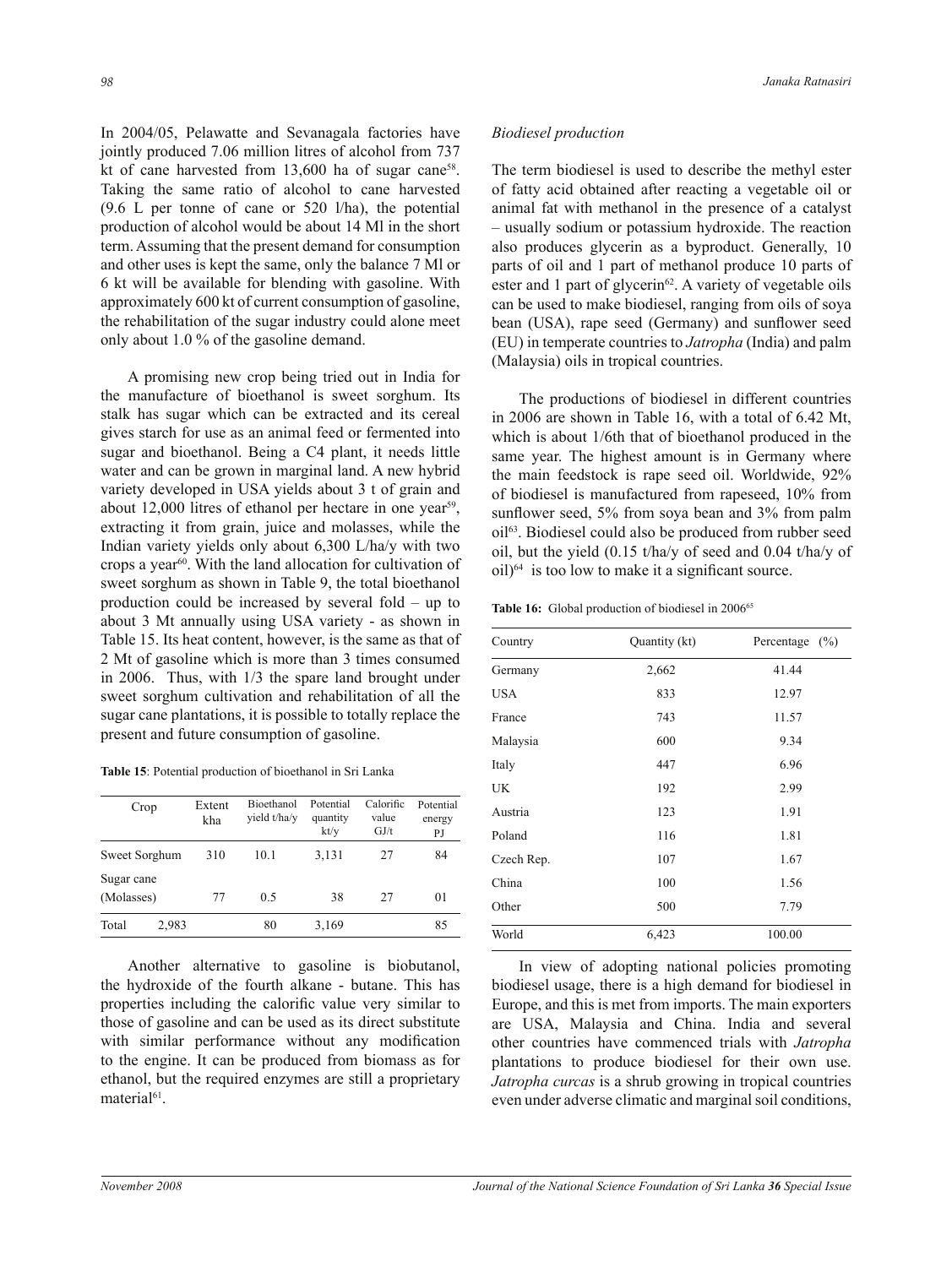which yields about 30-40% of oil from its seeds. Trials done in India have shown that 1 ha of *Jatropha* produces about 3.75 t of seeds and 1.2 t of oil annually, which can yield an equal quantity of biodiesel. Initially, India has released 400,000 ha of land for this purpose, but no commercial scale productions have commenced yet.

 Generally, pure biodiesel is not used in regular vehicles as it attacks engine parts containing elastomer compounds. Blends up to about 20% biodiesel with normal diesel show no damage, and the use of higher ratios needs engine modification<sup>66</sup>. Like in the case of bioethanol, most countries have taken policy decisions to incorporate biodiesel in regular diesel in the short term, the EU target being 5.75% and 10% for 2010 and 2020, respectively<sup>67</sup>.

 With the land allocations shown in Table 9 for energy plantations, Sri Lanka has the potential to produce annually 458 kt of biodiesel or 405 kt after adjusting for low heating value, as shown in Table 17, and this is about 21% of the countryís annual consumption of 1880 kt of diesel. Therefore, blending of diesel oil with  $10 - 20\%$ of biodiesel will be feasible, provided the required land could be obtained and it could be produced at a cost on par with imported fuel.

|  |  |  |  | Table 17: Potential production of biodiesel in Sri Lanka |
|--|--|--|--|----------------------------------------------------------|
|--|--|--|--|----------------------------------------------------------|

| Source                   | Extent<br>kha | <b>Biodiesel</b><br>vield<br>t/ha/v | quantity<br>kt/y | Potential Calorific Potential<br>value<br>GJ/t | energy<br>PJ |
|--------------------------|---------------|-------------------------------------|------------------|------------------------------------------------|--------------|
| Jatropha in new land 350 |               | 1.2                                 | 420              | 38                                             | 15.6         |
| <i>Jatropha</i> in paddy |               |                                     |                  |                                                |              |
| land in fallow           | 28            | 1.2                                 | 33               | 38                                             | 1.2          |
| Rubber seed              | 118           | 0.04                                | 5                | 38                                             | 0.2          |
| Total                    |               |                                     |                  | 458                                            | 17           |

# **Conversion of biomass into gaseous fuel**

Biomass could be first converted into gaseous fuels, which burn efficiently with minimum pollution. There are two ways of doing this; one is gasification of woody biomass and the other is the anaerobic digestion of waste biomass including municipal solid waste.

# **Biomass** gasification

Burning of wood under reduced conditions produces a mixture of gases, mainly hydrogen and carbon monoxide, called syngas. This gas when used to fire thermal systems such as boilers, kilns and ovens results in high efficiencies (about 80 %) of heat extraction<sup>68</sup> and about  $50\%$  in electricity generation<sup>69</sup>. The (NERD) Centre has been developing gasifier systems of capacities in the range 150 -250 kWth for use in crematoria and industry<sup>70</sup>. However, their demand has been declining because of two reasons; one is the regular attention that this apparatus needs for proper operation and the other is the difficulty in getting a regular supply of fuel wood. A private company has installed several gasifiers of 1,000 kWth range in various industries, which are working satisfactorily. NERD has also developed a gasifier type cook stove for domestic use. This has the potential as a substitute for a gas cooker provided the necessary wood chips are made available at retail shops in urban areas.

 Syngas could be directly used to operate an internal combustion engine and it was in fact practiced during war time when petroleum oil was in short supply. Because the gas was produced *in situ* and the apparatus was bulky, it did not become popular when petroleum was freely available. However, it has been possible to synthesize light hydrocarbons from CO and  $H_2$  present in syngas by passing these two gases over catalytic material at elevated temperature and pressure. Depending on the catalyst and ambient conditions, different types of hydrocarbons could be produced, which includes Methanol and Dimethyl Ether (DME). Methanol is a biofuel that could be used in place of gasoline in sparkignited vehicles, though it has a heating value lesser than that of gasoline. DME, which is a gas at ambient temperature and pressure, could be easily liquefied like LPG, and transported. It has a cetane value similar to that of petroleum diesel, and hence could be used as a substitute for diesel. It is safe to handle, non-toxic and could be used as a substitute for LPG as a domestic and commercial fuel<sup>71</sup>. Its heating value, however, is lower by about 30% than that of petroleum diesel.

 Studies have shown that 1 tonne of wood after gasification and synthesis could produce about 700 L of methanol<sup>72</sup>. The present annual gasoline consumption being about 600 Ml, this amount could be produced from wood harvested from about 60 kha, which is only 1/5 the land allocated for ethanol production using sugar/starch fermentation. Integrated studies on wood gasification and DME synthesis carried out by Wang *et al.* have shown that 1 kg of dry wood produces on an average 240 g of DME under laboratory conditions<sup>73</sup>. If this process is commercialized and DME made available freely it will be a better fuel than biodiesel, particularly because of its high yield. If the 375 kha allocated to *Jatropha* is planted with *Gliricidia* and the harvested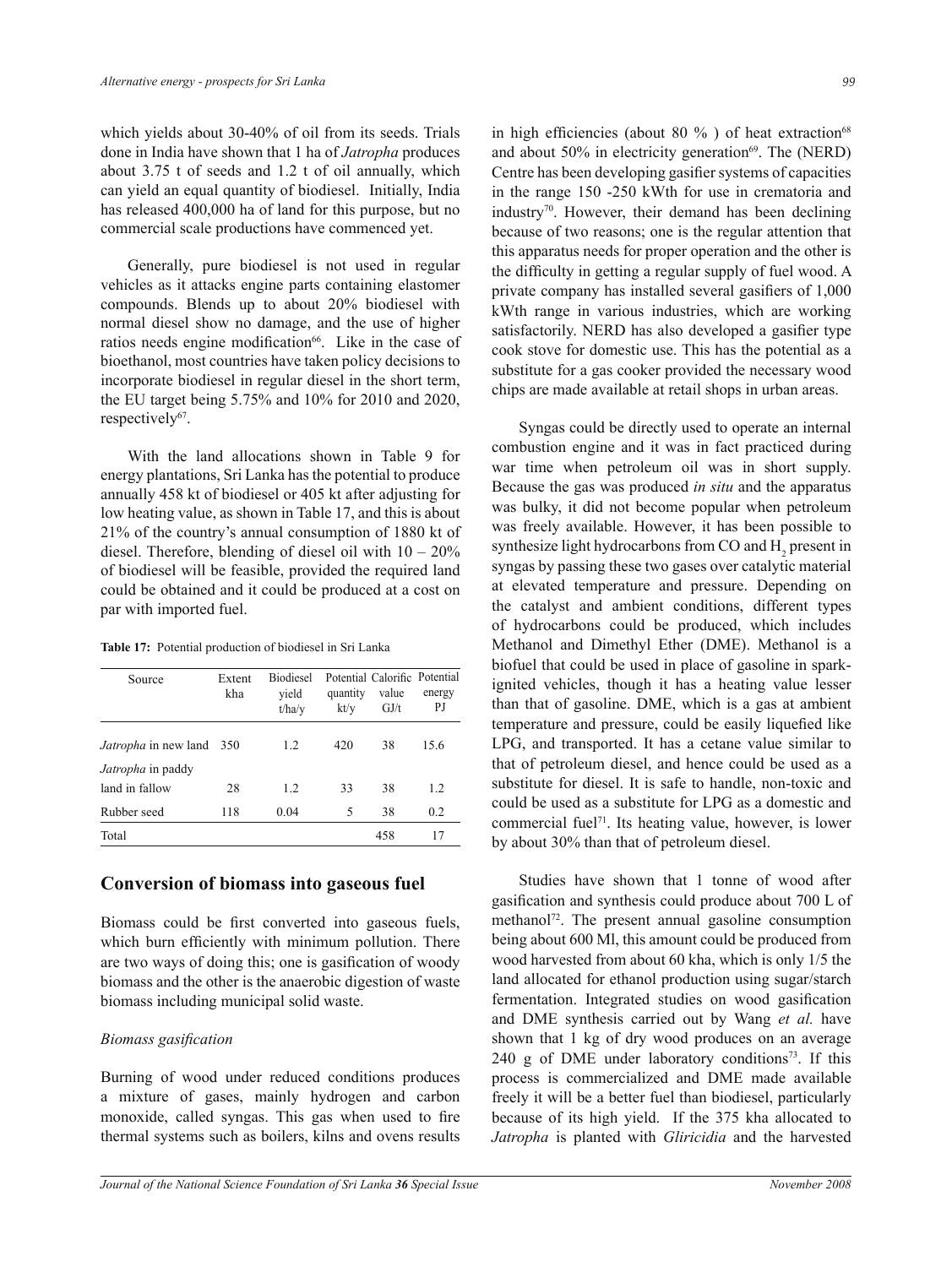wood is gasified and converted into DME, the annual yield will be 2,250 kt, and this has the heat equivalent of 1,550 kt of petroleum diesel. Thus, cultivation of *Gliricidia*  instead of *Jatropha* will enable 82% substitution of diesel, instead of 21% anticipated with *Jatropha* oil. DME is a compound that has been targeted for future use as a fuel in several countries around the world, led by China and Japan<sup>74,75</sup>.

# *Biogas generation*

The concept of generating biogas was introduced in the 1970s and several thousands of biogas digesters were installed in the country. The first community scale digester was built in late seventies at Pattiyapola as part of the UNDP Renewable Energy Programme. The gas was used to drive a diesel generator to provide electricity to the village but the programme was abandoned when the grid was extended to the village. Biogas comprises a mixture of methane (60-70%) and carbon dioxide (30- 40%) and is produced during the anaerobic digestion of organic matter including human, animal, and plant waste.

 In a typical biogas generator, organic matter along with cow dung is fed into pits built below ground. The pit is covered with an up-turned cylinder in which gas is collected. The gas can be burned to generate heat for cooking and for providing light using a mantle lamp. The sludge is removed regularly for use as a fertilizer. The capacity may vary from small domestic units to large units built to accommodate municipal market waste. In Sri Lanka, it is estimated that there are about 3000 small biogas units installed in villages across the island<sup>76</sup>. Two demonstration scale municipal digesters built by the NERD Centre are in operation at Kirulapone and Muthurajawela. Many of the plants built years ago have been abandoned for want of proper maintenance, which is an important factor for their sustenance.

Sri Lanka's present cattle and buffalo populations stand at 1.214 million and 0.314 million, respectively<sup>77</sup>. According to the Bio-Energy Association, a herd of 6 cattle produces 32 t of dung a year sufficient to produce  $1,900 \text{ m}^3$  of biogas annually<sup>78</sup>. If dung from half of this population could be fed into digesters spread across the island, and assuming a calorific value of  $27 \text{ MJ/m}^3$  for biogas, the total energy that could be produced will be about 6.5 PJ/year. When carried out on a commercial scale, biogas could be compressed and transported to user sites for thermal, lighting and transport applications, as a substitute for LPG. With the government's policy to expand the livestock industry, there will be a potential to produce 10 PJ of biogas energy annually.

# *Energy from Municipal solid waste*

Municipal Solid Waste (MSW) is generally disposed in sanitary landfills with facilities for collection of methane that is emitted after bio-degradation. However, several attempts by the government to establish such landfills met with resistance from the public and presently MSW is disposed in several open dump sites. The disposal of this waste continues to be both a social and environmental problem for the last several decades. The Western Province generates about 1,900 t of MSW a day, out of which Colombo city alone generates about 800 t <sup>79</sup>. Among different local bodies in the province, the fraction of biodegradable matter in MSW varies from 50% to 94%, with 83% for Colombo city $80$ . As a solution to this problem, a company has offered to build a 40 MW power plant consuming 1000 t of mixed MSW a day<sup>81</sup>. The plant will gasify the waste at very high temperature before feeding into the combustion chamber. In the meantime, letters of intent have been issued to 10 other parties to build MSW fired power plants with aggregate capacity of 50 MW<sup>82</sup>.

Perera *et al.<sup>83</sup>* have assumed that all MSW collected in the country (2.8 kt/day in 2005) could be disposed in sanitary landfills resulting in the recovery of 90 kt of methane a year which has the potential to generate 4.5 PJ of energy . In view of the high organic mater in the waste collected within the city, it would be prudent to sort and convert its biodegradable matter into biogas as has been demonstrated and then use that gas to fire a generator or other thermal appliance. The rest could be recycled into useful products and the compost could be used in cultivation. A long term power generation project using MSW will be a disincentive for commencing a programme to reduce, reuse and recycling of waste.

# **Small hydro power systems**

Hydropower plants rated below 10 MW are referred to

Table 18: Installed and planned small hydro plants globally<sup>84</sup>

| Installed capacity in<br>$2005 - MW$ | Future planned<br>capacity- MW |
|--------------------------------------|--------------------------------|
| 3,925                                | 16                             |
| 1,751                                | 2,044                          |
| 1,333                                |                                |
| 10,223                               | 985                            |
| 107                                  | 136                            |
| 117                                  | 4                              |
| 108                                  | 7                              |
| 20,222                               | 4,525                          |
|                                      |                                |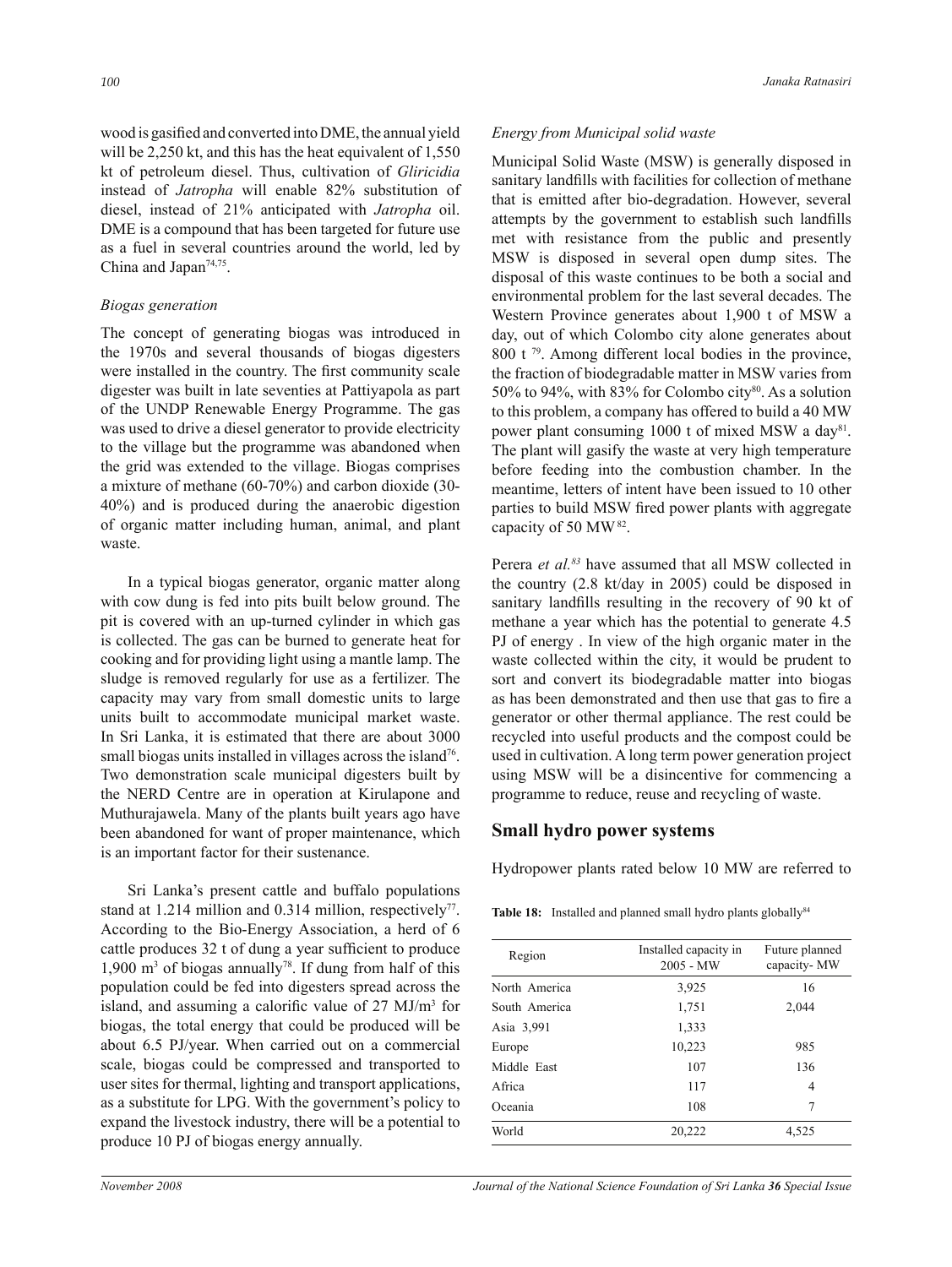as small hydro (SH) plants in this study. Such plants fall into a range of categories; small  $(1-10)$  MW), mini- $(0.1-1 \text{ MW})$ , micro- $(10-100 \text{ kW})$  and pico-plants  $(1-10)$ kW). Generally, small and mini-hydro plants are gridconnected, while micro- and pico- level plants are not connected to the grid. The main attraction of these plants is that they could be built with relatively small capital. However, they do make adverse impacts on the environment by depriving water for other uses as well as to fauna and flora in between the points of extraction and discharge. Another shortcoming of small hydro systems is the non-reliability of available energy, particularly during lean flow periods, resulting in a low plant factor.

According to WEC 2007 report, SH plants are popular even in developed countries. Table 18 shows the installed capacity of SH plants that were in operation in different regions at the end of 2005. USA and Brazil, two countries having large numbers of SH plants amounting to 2,388 MW and 1,429 MW, respectively, of installed capacity, have been generating electricity at plant factors of 51% and 53%, respectively.

During the  $18<sup>th</sup>$  and  $19<sup>th</sup>$  centuries, about 500 mini-hydro systems had been installed in Sri Lanka to supply electricity to the plantation sector and subsequently abandoned when grid supply came to the estates. It has been reported that out of these about 60 have been rehabilitated in recent years<sup>85</sup>. With a large number of waterways cascading from the central hills, Sri Lanka offers many sites to develop SH generation. According to an independent study, over 500 MW of SH capacity can be generated from these streams<sup>86</sup>.

The first grid-connected SH plant was installed by a private operator in 1998. Since then a large number of sites were developed by the private sector with financial assistance provided by the GEF and the WB. The Government initially declared that only the development of mini hydro plants  $(< 1$  MW) would be financed by the private sector<sup>87</sup>, but this upper limit was subsequently extended to 10 MW. Under the RERED project, a total capacity of 117 MW of grid-connected small and mini-hydro plants had been approved, including 35 small hydro (1.0-9.9 MW) and 11 mini-hydro plants  $(200-950 \text{ kW})^{88}$ . As of September 2007, a total of 163 grid-connected projects with an aggregated capacity of 316 MW were in operation or agreements signed or letters of intent issued<sup>89</sup>. Under the same project (RERED), 1,045 kW capacity off-grid micro-hydro systems had been completed and another 365 kW systems planned to provide electricity to about 5,900 households. These comprise mini-grid systems each serving a few tens of households living close to the plant. In many of these,

the problem has been the inadequate capacity to meet the energy needs of the consumers, and the recurrent breakdowns and drop in the capacity during droughts<sup>90</sup>.

 The impact of SH plants on the environment needs serious consideration. According to EIA guidelines of the CEA, medium hydro generation (< 50 MW) or transmission lines below 50 kV does not need a full environment impact assessment (EIA), only an initial environment examination (IEE) is required $91$ . Most undeveloped potential sites are in forest areas and difficult terrains. More than the land required to build the plant, building of a transmission line of many kilometres to take power to the closest substation would involve clearing of forest land causing much damage to the environment.

# **Solar energy**

It is a misnomer to classify solar energy as an alternative source of energy, because it is the prime source of energy which maintains all living beings on earth. Even the fossil fuels have their origin to solar energy that was captured many millions years ago by vegetation which later got fossilized. The only two exceptions are the nuclear energy and geothermal energy, but these two will not be discussed here.

*Solar energy insolation:* Sun emits energy at a continuous rate of  $3.84 \times 10^{26}$  J per second<sup>92</sup>. Solar energy incident on top of the atmosphere with the sun overhead is 1367  $W/m<sup>2</sup>$ , which is referred to as the solar constant<sup>93</sup>. The energy intercepted by the Earth is 175 PW and the amount incident over Sri Lanka is on an average 1,170 PJ/day at ground level. Whereas, the total energy content in different fuels used in Sri Lanka in 2005 has been only 9,270 kTOE (Table 4) which is equivalent to 388 PJ/year or 1.06 PJ/day and this is only 0.09% of the solar energy incident over the country. Thus, what is required is to develop/acquire technology to harness this enormous potential available at our door step and make it the main-stream of energy source rather than consider it as an alternative source. In this context, one may attempt to simulate what is happening in nature making use of new technologies such as nano technology<sup>94</sup>.

 The total radiation energy incident during a day on top of the atmosphere at different latitudes and times of the year varies from zero to 50 MJ/m<sup>2</sup> because of the seasonal variation of the sun's inclination<sup>95</sup>. The maximum daily radiation is received at the South Pole during 24-hour daylight period and zero when it is in 24 hour darkness. At the equator, the solar energy incident at the top of the atmosphere varies between 33.5 MJ/m<sup>2</sup>/day in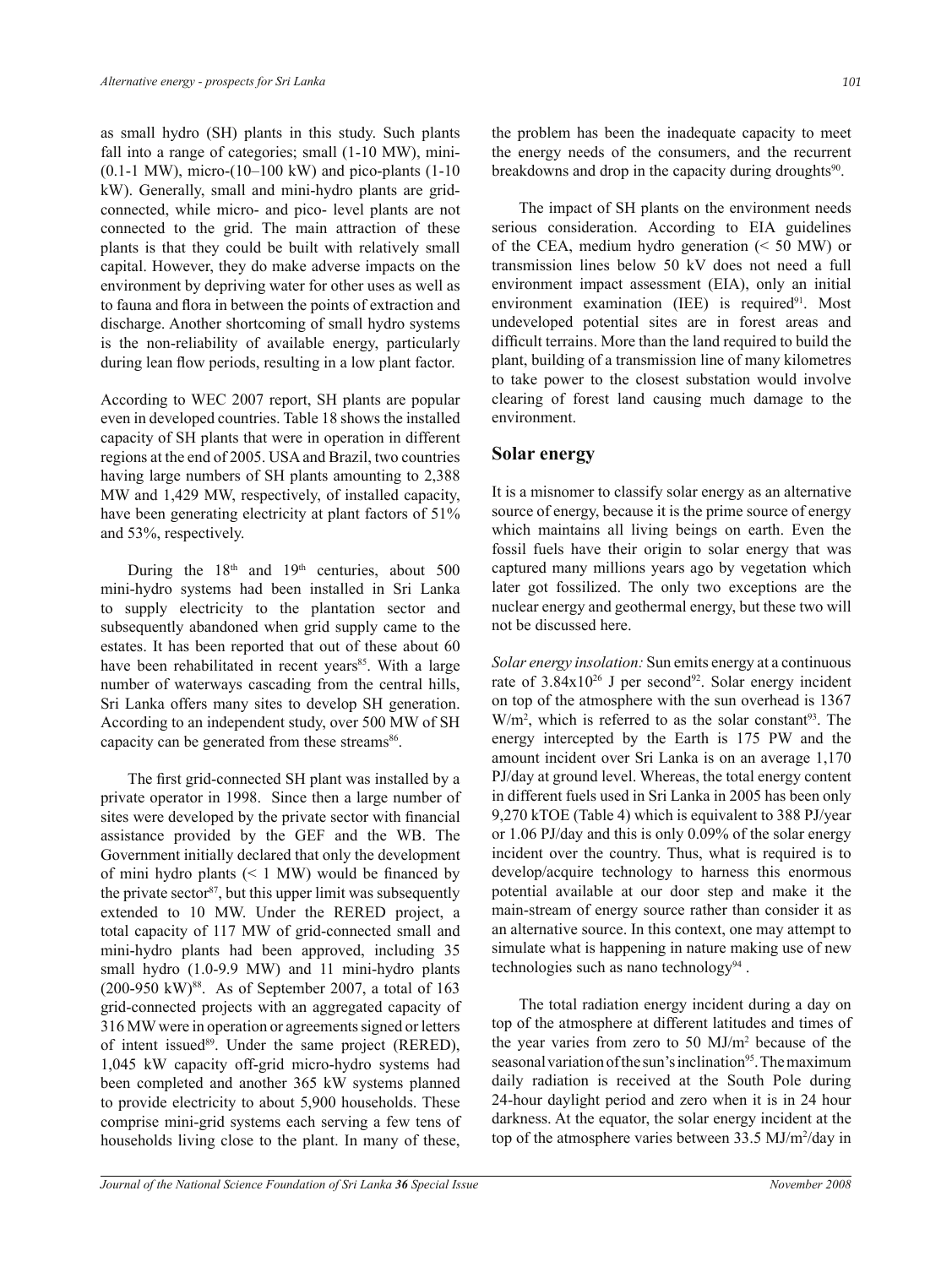

**Figure 2:** Distribution of monthly mean daily solar radiation over Sri Lanka

June to 35 MJ/m<sup>2</sup>/day in December. The 24-hour daylight at the poles in summer makes the radiation incident there greater than that at the equator. When integrated over the year, the total energy received at the equator and poles remains within a factor of about 2, between 13 GJ/m<sup>2</sup> and 6.5 GJ/m<sup>2</sup> , respectively, implying that even countries at high latitudes can take advantage of solar energy.

The solar irradiance at ground level is largely dependent on the amount absorbed by various gases present in the atmosphere and the distance traversed by radiation. The energy incident on the ground at overhead sun at the equator is about 1000 W/m<sup>2</sup> . This value reduces further at high solar angle due to longer path length than at overhead sun. The diurnal variation causes the intensity to have a cosine dependence which makes the 12 hour exposure during a day at the equator to be approximately equivalent to a 5-hour exposure at noon value. The absence of water vapour over deserts makes the intensity very high at these locations. The highest annual mean daily irradiance of 300 W/m<sup>2</sup> has been recorded near Red Sea area while typical value in the tropics is about  $200 \text{ W/m}^2$ , and the values at high latitudes about  $100 \text{ W/m}^2$  %.

 The irradiation falling on a few locations in Sri Lanka was measured by Samuel $97$  who reported annual mean values ranging from 10 MJ/m<sup>2</sup>/day in the central hills to  $16 \text{ MJ/m}^2/\text{day}$  in the coastal belt in south and west and the dry zone in the north and east. Using these irradiance data and sun shine data, Zubair<sup>98</sup> has

constructed a solar irradiance map for Sri Lanka with greater resolution (Figue 2) where the maximum daily irradiation of  $18-19$  MJ/m<sup>2</sup> is estimated for the eastern coastal belt and the north central province, while the minimum value of 8-9 MJ/m<sup>2</sup> was estimated for the central hills.

Several technologies are available today to harness solar energy and each of these will be discussed below, both in the global and local context.

### *Solar thermal systems*

Solar thermal (ST) systems comprise two types; flat plate (FP) collectors for individual consumer use and concentrated reflector (CR) collectors for centralised use. FP collectors are used mostly to provide hot water to dwellings and commercial buildings. The blackened plate in the collector, covered with a glass sheet and an insulation backing, absorbs the thermal energy in radiation and the resulting heat is transferred to water flowing through tubes embedded in the plate. The water line is connected in a loop to a roof-top tank. Generally water gets heated to a temperature about  $60^{\circ}$  C in a clear sunny day. The capacity is expressed in  $kW_{th}$  obtained by multiplying the effective area of the collector plate in m<sup>2</sup> by the factor  $0.7 \text{ kW}_{\text{th}}/\text{m}^2$  <sup>99</sup>.

Solar thermal systems makes up more than 90 % of the solar energy capacity installed worldwide, and it is one of the most cost effective forms of alternative energy sources where the investment is paid back within a matter of a few years<sup>100</sup>. ST systems are recommended to use along with gas heated systems to avoid sudden loss of heat input due to cloud cover. The global solar thermal market is dominated by China, possessing 64% of the global market of 105 GW in 2006. The other key players are EU (12.8%), Turkey (6.3%), Japan (4.7%), and Israel (3.8%). The breakdown of thermal installations in EU and other countries is shown in Table 19.

Table 19 Global solar water heating capacity in 2006<sup>101</sup>

| Country    | Capacity (GWth) | Percentage $(\% )$ |
|------------|-----------------|--------------------|
| China      | 67.9            | 64.36              |
| EU         | 13.5            | 12.80              |
| Turkey     | 6.6             | 6.26               |
| Japan      | 4.7             | 4.45               |
| Israel     | 3.8             | 3.60               |
| Brazil     | 2.2             | 2.09               |
| <b>USA</b> | 1.8             | 1.71               |
| Australia  | 1.3             | 1.23               |
| India      | 1.2             | 1.14               |
| Jordan     | 0.5             | 0.47               |
| Other      | 2               | 1.90               |
| World      | 105.5           | 100.00             |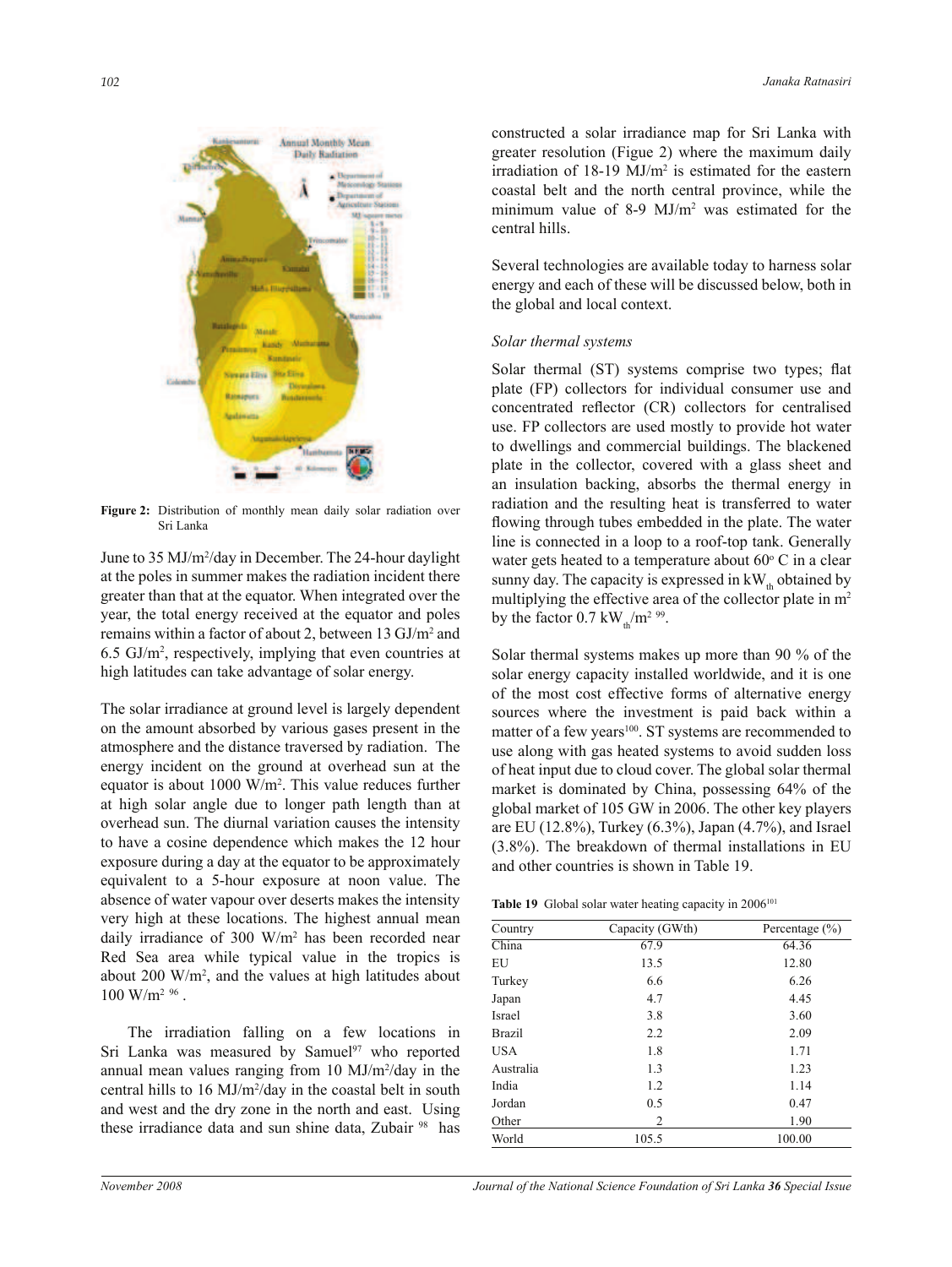In Sri Lanka, ST systems have been marketed for several decades especially for use in residences and hotels. However, the installed capacities are not included in national energy statistics and it is not possible to assess their contribution to alternative energy supply in the country. One company has claimed in its website that they have installed about 13,000 systems over a period of 23 years<sup>102</sup>. The total capacity that has been installed amounts to  $17,370$  m<sup>2</sup> or  $12.16$  MW<sub>th</sub>. Since there are several companies involved, a rough estimate is that the total capacity installed could be in the range 30-50  $MW_{th}$ . There is great potential to increase this share by proper marketing and some sort of incentive schemes, with a target of at least 100 MW, which has the potential to generate 0.66 PJ annually.

 In all the agro-processing industries including paddy, coconut, tea and rubber there is need to dry the products for which hot air is required. Solar thermal systems could be used for this application also. Trials carried out at the Tea Research Institute (TRI) to pre-heat air using a set of FP collectors before feeding into a furnace-heated tea drier have shown that fuel savings of 25-34% could be achieved<sup>103</sup>. Considering the fact that processing of 1 kg of made tea requires on an average 9 MJ of thermal energy<sup>104</sup> and low country produces about 180 kt of tea annually, introduction of solar heating in the low country could save at least 450 TJ of thermal energy, generated either by fuel-wood or furnace oil. Many industries and hotels use fuel-fired boilers to generate steam, and much energy could be saved by getting the water that is fed to the boiler first pre-heated by solar energy.

Concentrated reflector collectors could use either a spherical parabolic dish with the collector at the focus or a cylindrical parabolic reflector (trough) with tubing at the focus carrying a thermal fluid. Generally, these have solar tracking systems for improved performance. The collector at the focus may be a simple community cooking vessel or a sophisticated heat transfer system for operating a prime mover for generating electricity. The cylindrical devices with capacities of the order of megawatts covering large extents of land are operating only as pilot scale projects. In another design, a large number – thousands - of individual mirrors (heliostats) focus radiation on to a central receiver which transfers the heat through superheated fluid to operate an engine to drive a turbine. There are already eleven such plants operating in USA with capacities in the range 14-80 MW, adding to a total of 374 MW and another four large plants (100-500 MW) are either under construction or  $development^{105}$ . Six more are being planned with funding from the GEF in high insolation sites in 6 countries using troughs, dishes and mirror systems to generate electricity

with capacities in the range 4-50 MW, adding to a total of 338 MW<sup>106</sup>. A 100 MW pilot scale heliostat comprising sun-tracking flat mirrors is being built in Israel<sup>107</sup>, for later expansion to a commercial system of 900 MW to be built in California<sup>108</sup>. This is a promising technology that Sri Lanka could adopt in view of the high insolation in certain areas.

### *Solar photovoltaic systems*

The development of semiconductor technology has enabled the construction of photo-voltaic (PV) cells which generate an electrical direct current in a circuit connected to the cell when exposed to visible light. Panels are fabricated combining cells in different configurations to deliver various capacities of electrical power ranging from a few tens of Watts (peak) to a few hundreds of Watts (peak), which is the power generated at peak radiation intensity of 1000 W/m<sup>2</sup> . At diminished light during cloud cover, current flowing and in turn the deliverable power, get reduced in proportionate to the light intensity.

 According to recent studies by the Solar Energy Industries Association (SEIA)<sup>109</sup> , the US market for solar PV systems grew 20% per year until 2006 when growth increased to 36%, mainly due to the federal investment tax credit introduced in 2005. This was so in European countries as well. As a result, during the last decade, there has been a significant growth in solar PV system installations globally. The situation as at the end of 2007 is shown in Table 20, which shows the worldwide installations larger than 2.0  $MW_{p}$ .

**Table 20:** Global solar PV installed capacity (>200 Wp) in 2007<sup>110</sup>

| Capacity (MWp) | Percentage $(\% )$ |
|----------------|--------------------|
| 403.7          | 46.12              |
| 245.4          | 28.04              |
| 141.3          | 16.14              |
| 16.9           | 1.93               |
| 16.7           | 1.91               |
| 13.3           | 1.52               |
| 11.8           | 1.35               |
| 9.0            | 1.03               |
| 5.1            | 0.58               |
| 2.9            | 0.33               |
| 2.2            | 0.25               |
| 7.0            | 0.80               |
| 875.3          | 100.00             |
|                |                    |

The "Other" installations are in the range  $0.2 - 2.0$ MW<sup>p</sup> in several countries including China, Austria, Czech Republic, Philippines, Japan, India, Thailand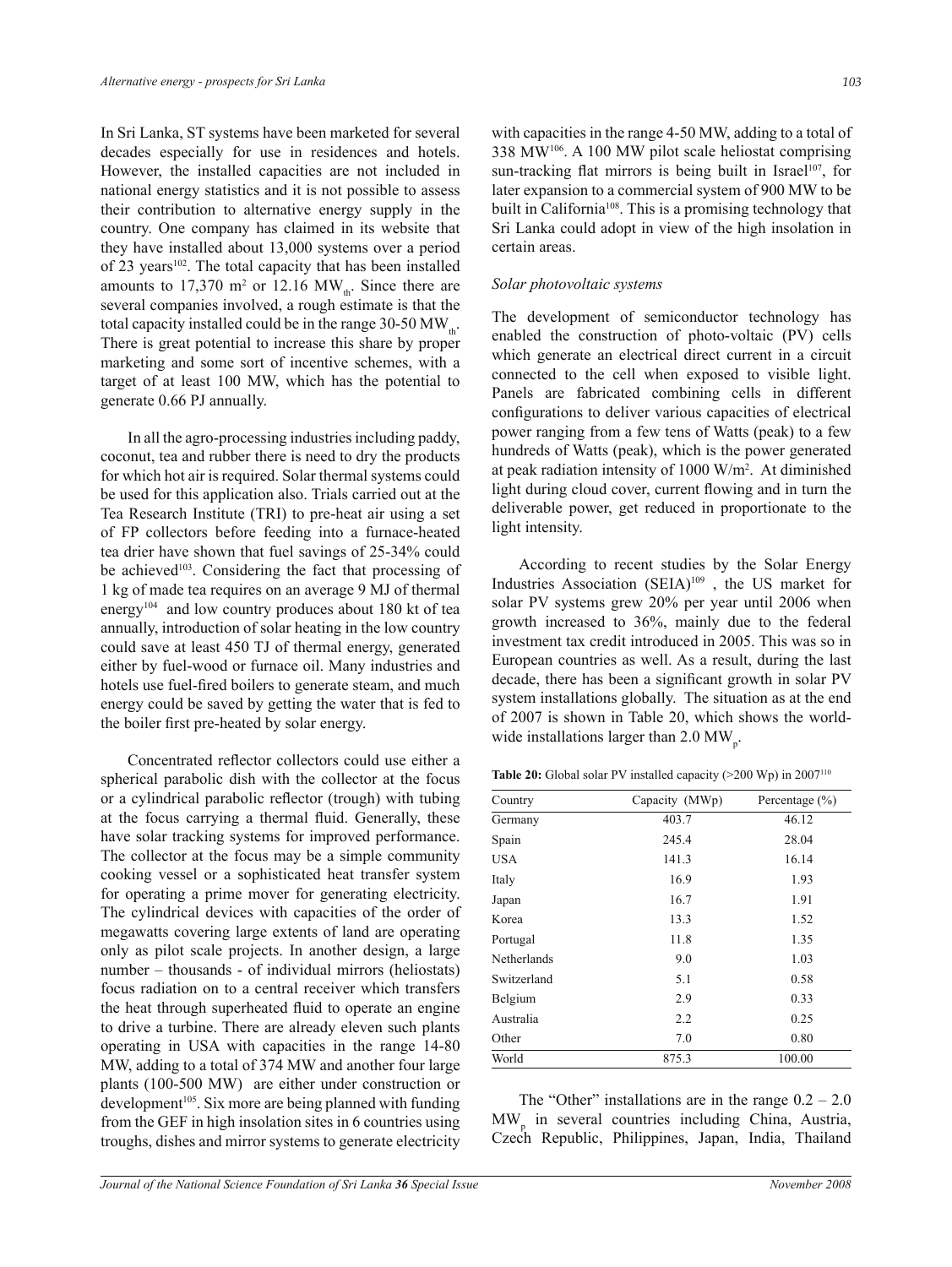and Malaysia. These are all grid-connected systems including individual residential systems of a few kilowatts capacity, which require net metering and inverters to convert the DC output into AC of appropriate voltage. Solar panels provide an opportunity for an individual to contribute to saving of GHG emissions and be a responsible citizen. The system output can be increased by providing for tracking the sun and concentrating the radiation falling on cells.

 As in many other developing countries, in Sri Lanka, solar home systems (SHS) were conceived as suitable for the rural communities away from the national grid to provide essentials such as lighting and operation of a radio and black and white television. Initially nearly 21,000 SHS were installed, with a total capacity of 985 kW under the GEF supported ESD programme. Subsequently well over 100,000 rural homes were supplied with electricity through SHS under the RERED Projects. Some installations have been, however, abandoned after grid electricity was introduced.

Sri Lanka's National Energy Policy envisages that  $6\%$  of remote rural households will be electrified through off-grid solutions by 2010. However, a SHS typically costs from around Rs. 35,000- 60,000, an amount not affordable to most villagers. Hence, villagers had to seek credit facilities through several NGOs such as SEED of Sarvodaya, ITDG and Energy Forum to assist them. SEED has helped over 50,000 clients to purchase solar home systems through its micro-credit scheme <sup>111</sup>. During the extended financing implementation period, the project would provide energy access to 60,000 additional households in rural areas through off-grid electricity services.

 In Sri Lanka, Worldview Global Media has connected a 25kW solar PV system to the national grid in January 2002, making it a first-ever grid-connected solar project in the country<sup>112</sup>. According to a press advertisement which appeared recently, one of the upcoming condominium buildings is planning to install solar panels of capacity 1000W to supplement the energy requirements of the building. Such initiatives taken by individual parties need to be encouraged and promoted by the Government by granting duty waivers, rebates and tax concession, enabling a wider group to undertake such projects to utilize solar energy on a larger scale than done at present. If the proposed new tariff structure was enforced, any investment on solar panels would become attractive for the affluent consuming more than 600 units a month, with pay-back period less than 5 years.

CEB statistics show that in 2006, there were about

8,900 consumers in the domestic sector consuming over 500 units monthly, and if 5,000 of them could be persuaded to get 1 kW panels installed, the total installed capacity would be 5MW. Under the General category, over 500 consumers had their monthly consumption in the range  $18,000 - 280,000$  units, and under industrial category, over 750 consumers had their monthly consumption in the range  $30,000 - 500,000$ units $113$ . These heavy consumers should be given incentives - rebates, tax concessions and also national recognition - enabling at least 1000 of them persuaded to install panels of average capacity 5 kW. This will add another 5MW capacity to the grid, making a total of 10 MW of solar PV capacity, which has the potential to generate approximately 66 TJ annually. The tariff applicable to these categories should be adjusted and duties and taxes waived so that investments on solar panels will have a reasonable pay back period. The levelized cost of production is immaterial in this case.

# **Wind energy**

The steady prevailing winds at high latitudes enabled North American and European countries to exploit wind energy resources to a large extent. According to the Global Wind Energy Council, the sum of the world's total installed capacity exceeded 74 GW by the end of 2006. Germany is leading having 28% of the global capacity and USA and Spain following with 16% each. Among Asian countries, India and China have jointly installed 12 % of the total capacity. Table 21 shows the capacities of top 10 producers of wind power in 2006. The overall growth in 2006 has been around 32%, while that in Asia alone has been about 53%, with the main contribution coming from China. The individual plant sizes also have increased since eighties with an individual plant now having a capacity in the range 1-2 MW<sup>114</sup>.

**Table 21:** Installed wind power capacity among top ten countries in 2006115

| Country    | Capacity (MW) | Percentage $(\% )$ |
|------------|---------------|--------------------|
| Germany    | 20,622        | 27.8               |
| Spain      | 11,615        | 15.6               |
| <b>USA</b> | 11,603        | 15.6               |
| India      | 6,270         | 8.4                |
| Denmark    | 3,136         | 4.2                |
| China      | 2,604         | 3.5                |
| Italy      | 2,123         | 2.9                |
| <b>UK</b>  | 1,963         | 2.6                |
| Portugal   | 1,716         | 2.3                |
| France     | 1,567         | 2.1                |
| Rest       | 11,005        | 14.8               |
| World      | 74,223        | 100.0              |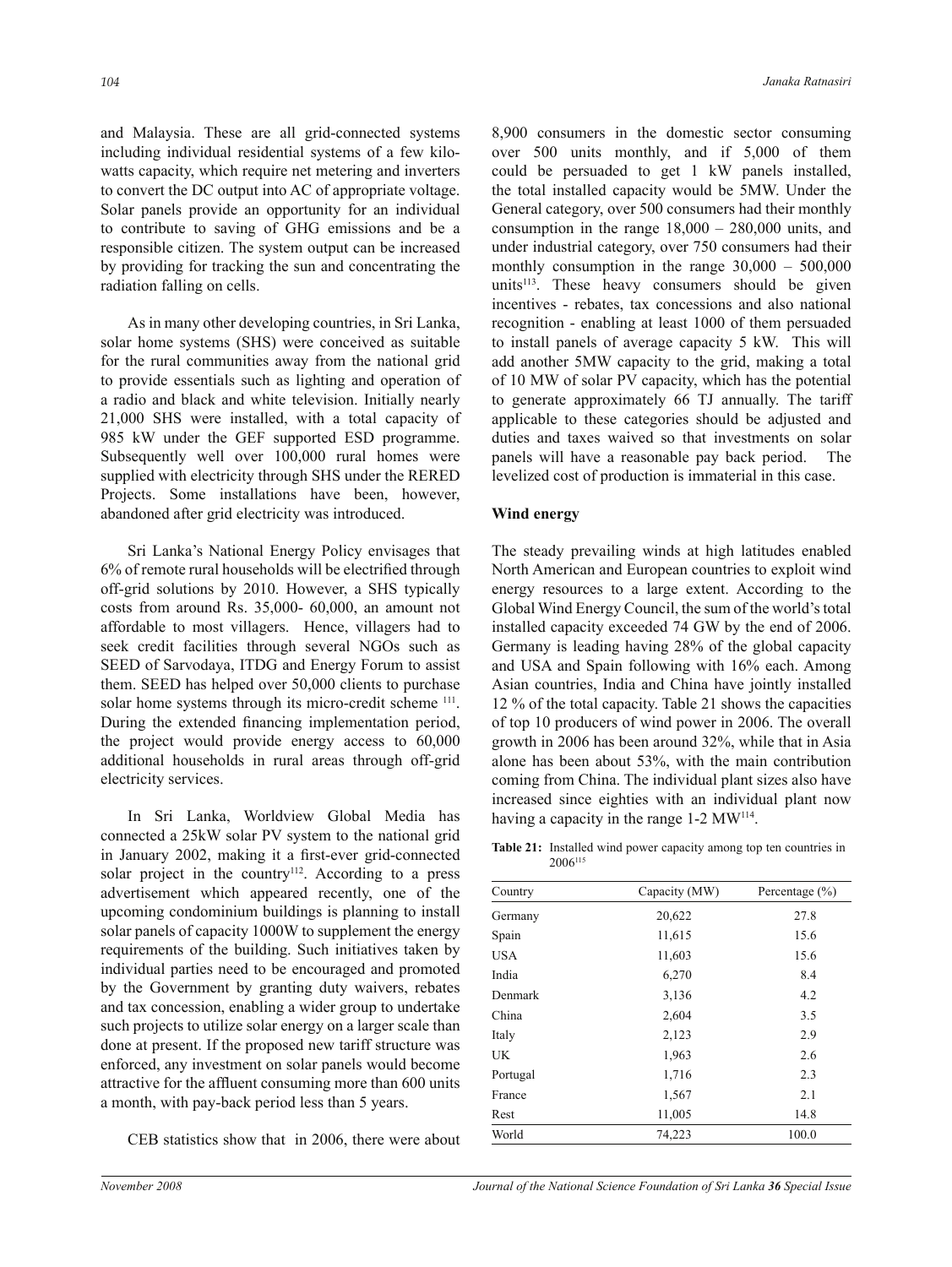Wind energy could also be generated using small units with capacity of a few hundreds of Watts to a few decades of kilowatts. Those below 1 kW are referred to as microturbines while larger units up to 100 kW are referred to as small turbines. Micro-turbines are generally used in off-grid applications to meet the requirements of individual consumers. Small turbines are generally gridconnected. Such systems are widely used in developed countries. For example, a total of 17.5 MW capacity of small turbines were installed in 2006 alone in USA while another 19.5 MW of capacity were installed in 2006 outside USA<sup>116</sup>. In both cases, the majority were off-grid connected systems  $-11$  MW and 16.4 MW, respectively. The bulk of the installations are in the range 1-10 kW range. Micro-turbines of capacity  $400 - 600$  W are available from Indian manufacturers around US\$ 1,000  $-1,500$ , a sum affordable to many local consumers. Ideally, a micro-turbine should be installed along with a solar PV panel to complement each other.

 The wind-mapping studies performed by the US National Renewable Energy Laboratory (NREL) found that Sri Lanka has many areas estimated to have goodto-excellent wind resources, with wind power densities in the range  $200 - 600$  W/m<sup>2</sup> in the north-western and south-eastern coastal region and in north-central region, and exceeding  $600 \text{ W/m}^2$  in the central highlands as shown in Figure 3. These are only indicative and further investigations from ground observations are necessary to establish the feasibility of installing WE systems at these sites.



Based on wind data collected by CEB over a period of 3 years covering an area of 1,500 km<sup>2</sup>, a joint UNDP/WB team has assessed a total wind power potential of 1,800 MW stretching over Southern coastal belt, SE lowlands, Puttalam-Kalpitiya bay and Mannar-Jaffna area<sup>118</sup>. The study has further revealed that as much as 2000 MW of wind power could be absorbed gradually into the national grid over the period 2003-2018.

 In Sri Lanka, a pilot scale wind power plant of capacity 3 MW consisting of 5 wind turbines of 600 kW each was commissioned in 1999 near Hambantota, financed by the WB and the GEF. The expected annual energy generation was around 4.5 GWh, with an estimated plant factor of 17%. However, the plant could achieve an average plant factor of only 14% with a peak of 25% in July and a minimum of about 5% in November and March<sup>119</sup>. A proposal has been submitted to build a 50 MW wind energy plant in Kalpitiya by an Indian Company, which is still pending<sup>120</sup>. In the meantime the construction of 3 wind energy plants each of capacity 10 MW at Kalpitiya has been approved. In Sri Lanka, small wind turbines were promoted for several decades for pumping of water and a few were installed for electricity generation too. These were installed mostly in the southern coastal area meant for individual households. There is also a 2.5 kW community-level plant in Hambantota area.

# **Ocean energy**

The differential heating of the Earth between the equator and poles causes currents in the oceans and winds in the atmosphere. The interaction of winds with the sea surface causes wave movements in the water. Unlike winds, ocean current systems (OCS) are steady, flow in one direction and the flow pattern hardly changes. These currents travel from equatorial regions to polar regions in shallow waters and return to equatorial regions in deep waters carrying cold waters from the poles. As such, there is a significant temperature difference between the waters at surface and lower depths. The gravitational force of the moon causes tides in the ocean whereby the sea water level changes diurnally by several metres particularly in mid-latitudes. Exploiting these phenomena - waves, currents, temperature differences and tides  $-$  it is possible to develop systems to convert the ocean energy into usable energy forms. Sri Lanka, surrounded by the ocean, could benefit enormously, if these systems are found feasible here (except the tidal movement which is not significant here).

### *Wave energy*

**Figure 3:** Wind power density assessment at 50 m above ground<sup>117</sup> Winds carry energy, and part of this is transferred to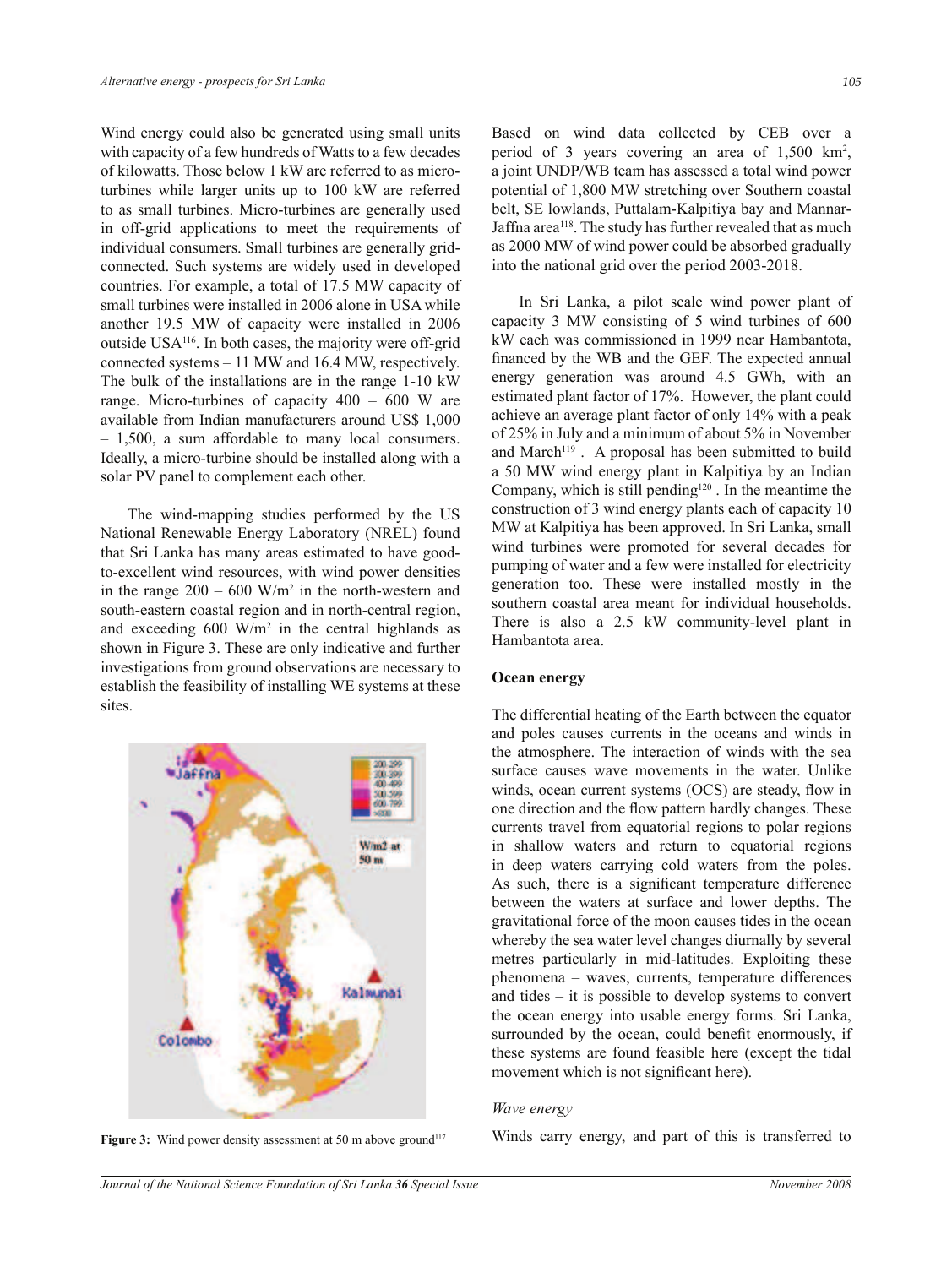water while moving on its surface creating wave motion. The size of the waves depends on the wind speed, the length of time and distance over which the wind blows and the ocean depth. The wave energy density around coastal areas in the world monitored through satellite observations ranges between about 10 to 100 kW/m of crest length as seen in Figure 4. Any area with yearly averages of over 15kW/m has the potential to generate wave energy at competitive prices.

 A variety of technologies are used to extract energy from waves – oscillating horizontal hinged cylinders, oscillating water columns, oscillating counterweights attached to pulleys, oscillating magnets inside solenoids and oscillating buoys. In several sites, pilot scale demonstration plants have shown the feasibility of technologies and construction of commercial plants are at various stages of development around the world. These are at Scotland, Portugal, Australia, England, Oregon, Spain and South Africa, where the wave energy density exceeds 40 kW/m (see Fig. 4). Their capacities range from 2 to 5 MW initially and the minimum plant factor expected is  $20\%^{122,123}$ , In the meantime, a firm in Israel has offered to build a 10 MW wave energy plant in the southern coast of Sri Lanka using new technology which comprises a set of pistons creating pressure inside hydraulic oil channels driving a hydraulic motor and in turn an electrical generator $124$ . The firm claims that the cost of electricity generated with this system is the cheapest being not more than US 2 cts. per unit<sup>125</sup>.

 According to World Wave Data compiled by OCEANOR from satellite observations, the annual average wave power off the western coast of Sri Lanka is in the range 10-15 kW/m, while it is 15-20 kW/m off the southern coast . (*S. Barstow, personal communication*) The estimation of wave power near the coast at specific sites needs retrieval of satellite data (available at nominal cost) and analysis and this is essential before planning any wave energy plants. Some ground studies carried out recently in Sri Lanka to identify sites along the southern coast line suitable for exploiting wave energy have concluded that at four bay sites, about 800 MW of wave energy could be generated<sup>126</sup>

# *Ocean Current Systems (OCS)*

Ocean current system is a complex pattern affected by the wind, water salinity and temperature, topography of the ocean floor, and the earth's rotation. These currents are driven by the temperature difference between arctic and equatorial waters; where warm waters travel near the surface towards the poles and continue at low depths carrying cold water back to the equatorial regions (see Fig. 5). These are more or less steady currents with no seasonal change. The European Commission has estimated that the OCS around the UK alone could have 4.3 GW capacity<sup>127</sup>. When the continental shelf is narrow, OCS flow close to the shore and it is possible to install a turbine in its path to generate energy. This is similar to a WE system, but submerged. Initial studies suggest that for economic exploitation, velocities of at least 2 m/s would be required, although it is possible to generate energy from velocities as low as  $1 \text{ m/s}^{128}$ . As shown in Fig. 12, two such shallow current systems flow past Bermuda and the Philippines and already pilot



**Figure 4** Wave energy density around the world in kW/m of crest length<sup>121</sup>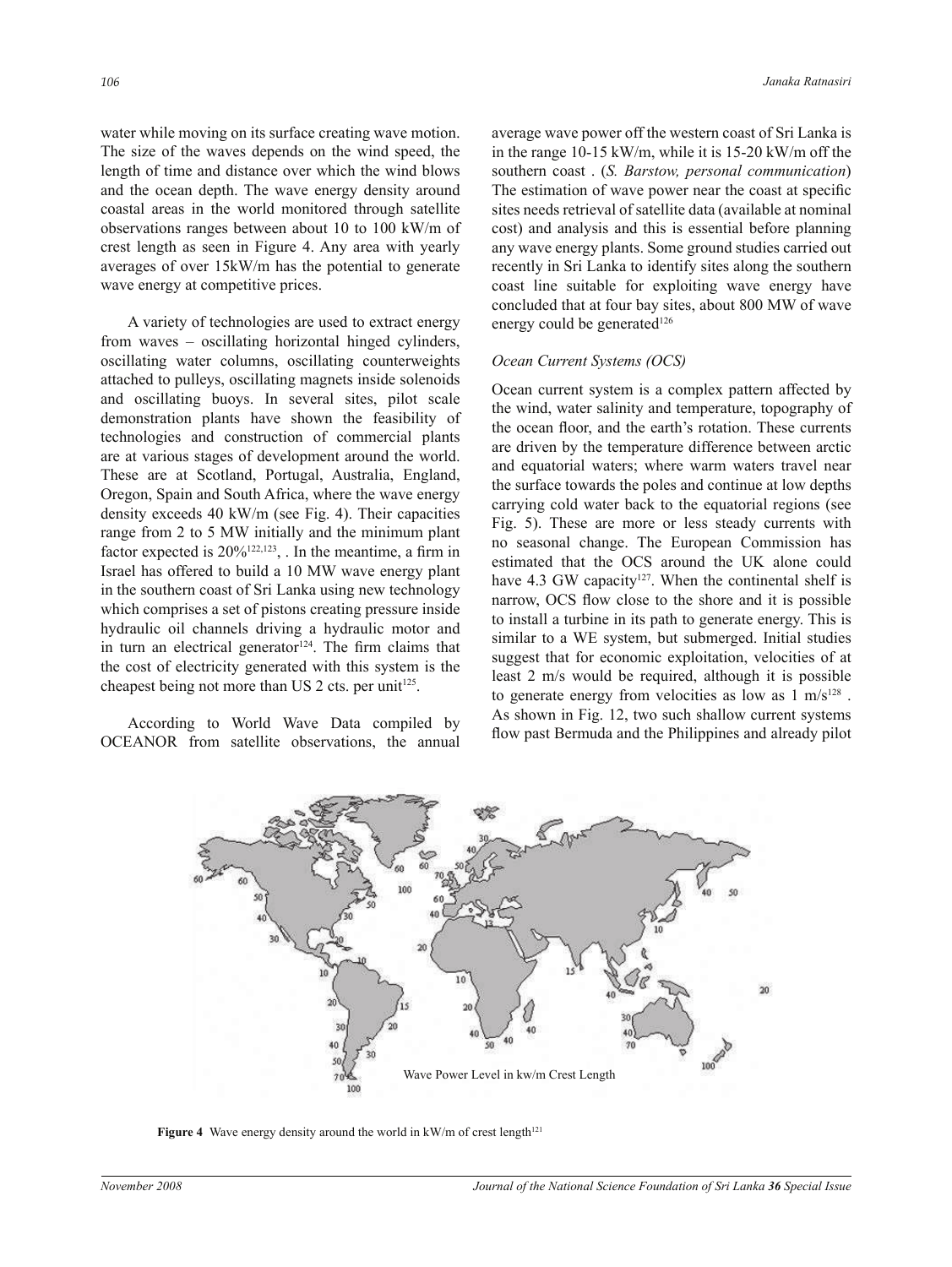scale projects are being planned at these two sites. In the Pacific, OCS takes the return loop from shallow to deep waters near British Columbia, where work on a 500 kW pre-commercial demonstration project off the coast has commenced<sup>129</sup>.

 Bermuda is planning to build a system comprising a 10 MW submerged power plant intercepting currents in the Gulf Stream<sup>131</sup>. An ambitious project to build a 2,200 MW OCS power plant off the coast in the Philippines has been proposed by a company in British Columbia. If proven successful, this technology could be replicated in locations where suitable OCS potential exits. The shallow water warm current streams in the Pacific Ocean and the Indian Ocean take the return loop to deep waters near British Columbia and Sri Lanka, respectively, in a similar fashion. British Columbia is conducting pilot scale OCS trials off its coast, but Sri Lanka is yet to give thought to it. Unlike a wind turbine, ocean current turbine will generate energy at a steady rate and it is guaranteed. Thus, of all the alternative systems discussed, OCS has the potential to generate a steady power supply to serve the base load requirements. It is therefore worth exploring the feasibility of developing OCS to ensure energy security for the country.

### *Ocean Thermal Energy Conversion (OTEC)*

A temperature difference existing between the surface and cold depths in the ocean could be made use of to drive a heat engine that in turn could produce electricity, desalinate water, support deep-water mariculture, and provide refrigeration and air-conditioning as well as support crop growth and mineral extraction. The temperature difference has to exceed about 20oC for the process to become viable. Furthermore, the site has to be within a reasonable distance form the shore and the cold water extraction point has to be within about 1000 m depth for the project to become practical. Equatorial regions in the Pacific and Indian Oceans offer many such locations with temperature difference in the range 20-24oC<sup>132</sup>.

 Several pilot scale units have been developed over several decades but so far this technology has not been taken to commercial scale. One advantage of OTEC system when used for electricity generation is the stability of the power output which makes it suitable for supplying base load requirements, similar to the case of OCS. Hence, many countries are pursuing this technology for which dedicated R&D centres have been established in Hawaii and Japan. Among the few desalination plants developed is one commissioned recently on Kavaratti Island, India by the National Institute of Ocean Technology (NIOT) in Chennai<sup>133</sup>. The plant has a capacity of 100 kl a day and NIOT has plans to build more plants. The availability of potable desalinated water as a by-product is expected to reduce the cost of electricity generated by 1/3, making the projects viable. A demonstration 1.2 MW OTEC plant is now under construction at Hawaii for operation in 2009. It is estimated that by 2020, there could be a



**Fig. 5.** Major ocean currents of the world. Red arrows indicate shallow warm currents & blue arrows indicate deep cold currents.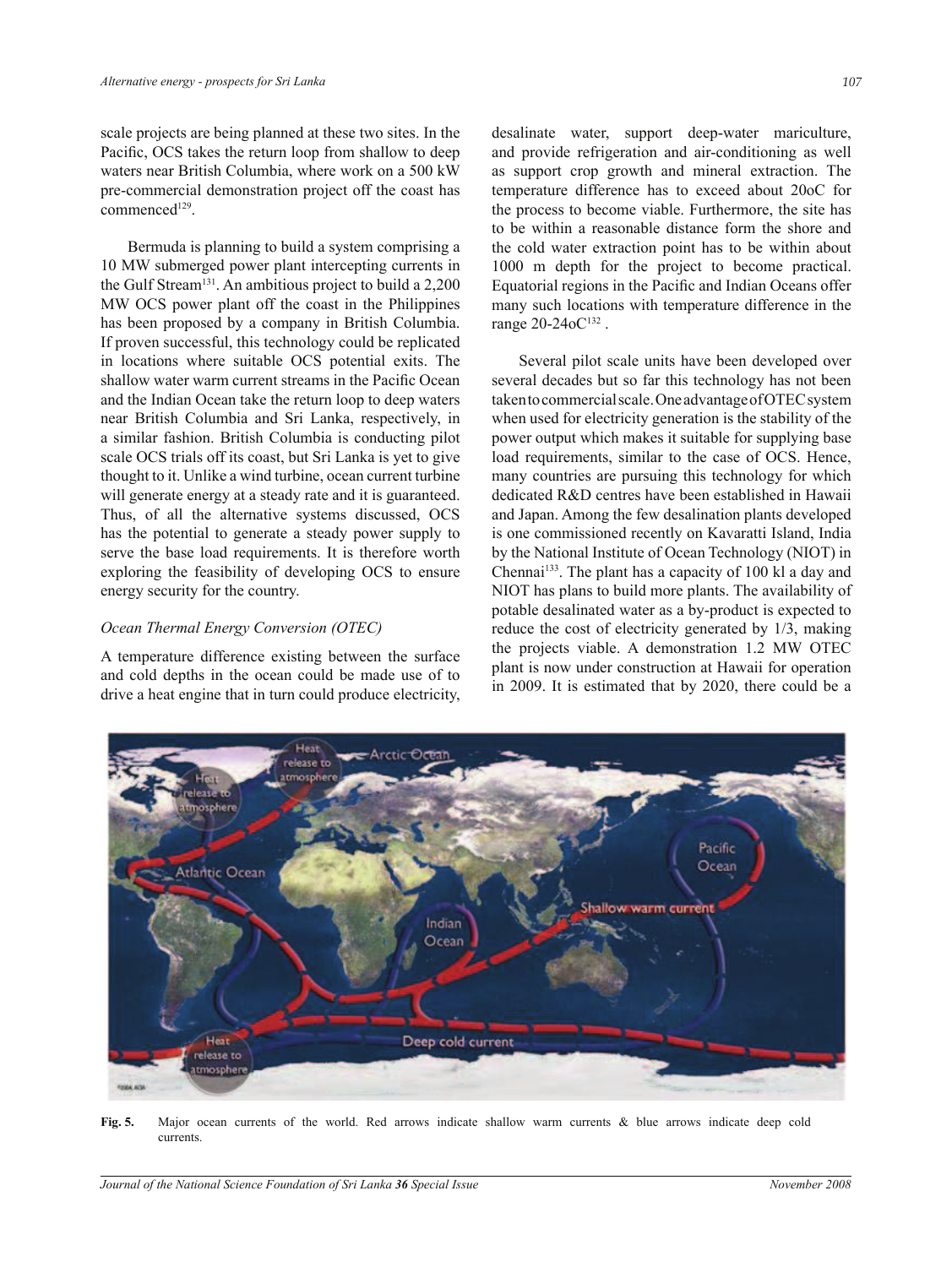total of 20 GW capacity OTEC plants installed in Asia-Pacific region, comprising individual plants of capacity in the range  $10-100 \text{ MW}^{134}$ .

 Sri Lanka has been considering from time to time the possibility of installing an OTEC system, but the idea has been dropped due to technical and economic issues<sup>135</sup>. More recently, the National Aquatic Resources Research & Development Agency (NARA) in collaboration with Japan's Institute of Ocean Energy at Saga University has identified three submarine canyons off the coasts at Panadura, Dondra and Trincomalee as suitable sites for OTEC plants<sup>136</sup>, and any follow up work will depend on the funding available. A separate study has shown that a series of OTEC plants each with capacity up to 5 MW is feasible on the Eastern coast $137$ .

# **DISCUSSION**

# **Hurdles for Development of Alternative Systems**

 The key disincentive for the slow progress in the utilization of alternative sources is the apparent high initial cost. It is the general practice to compare the costs of different technologies by working out the costs per unit energy generated after incorporating both the initial capital cost amortised over the life time of the plant and the interest on the capital and the recurring cost which may include cost of fuel, operation and maintenance costs – both fixed and operational. Such costing referred to as levelized costs shows conventional systems such as coal, large hydro and even nuclear plants generate electricity at much cheaper rate than alternative systems<sup>138</sup>. In these analyses, only the cost of production at generation site is considered without accounting for the costs of transmission and distribution or the environmental and social costs. Electricity from a cheap coal plant has to be taken to a distant consumer for which an elaborate infrastructure is required. On the other hand, electricity from a solar panel is available at the door step with no additional costs. As such there is no level playing field in these cost calculations. What is important is the cost to the consumer and the pay-back period for investment on AES.

 The lack of capacity of medium voltage substations to absorb the energy from small power plants, particularly in the up country where small hydro capacity exists, and the poor quality of the transmission network have imposed certain limitations on the grid capacity expansion<sup>139</sup>. Another barrier has been the fear that embedded generations such as grid connected small hydro-, and wind-power plants could destabilize the grid system

because of their fluctuations if the total exceeds a certain minimum. According to a consultant, the limiting value of generation absorption allowable on the 2004 CEB network connected at the 33kV voltage level, is 140 MW of embedded generation, which could be raised to 330 MW with the network improvements envisaged in 2008, and up to 640 MW with network improvements due for 2013<sup>140</sup> . In these studies it has been assumed that the output of all CEB generation was reduced as the output of embedded generation was increased and suggesting that only large hydro power output be reduced as the reduction of thermal generation may seriously impede network performance. This, however, does not sound rational on two counts.

 Firstly, alternative generation of energy (117 MW of small- and min-hydro plants installed by 2007 under RERED project) has been supported by GEF on grounds that such generation would avoid combustion of fossil fuel as claimed in the proposal submitted to GEF. Secondly, during  $1990 - 1995$ , CEB had only  $20\%$ thermal capacity, with the energy generated from hydro being in the range  $92.3\% - 99.8\%$  (except in 1992 when these was a severe drought)<sup>141</sup>, and there has been no known deterioration of grid network performance solely due to this factor. One should bear in mind the objective of developing alternative sources of energy was to save on fossil fuel consumption. Hence, there is no logic in saying that mini- and small-hydro plants should be connected to the grid as embedded sources at the expense of large hydro plants and not thermal generation.

#### **Policies on Alternative Energy**

 The Government has taken certain policy decisions with regard to promotion of alternative sources of energy. The National Energy Policy and Strategies adopted in 2006 has included as one policy element that indigenous energy resources will be developed to an optimum level to minimize dependence on non-indigenous resources<sup>142</sup>. The Policy has identified small-scale hydropower, biomass including dendro-power, biogas and waste, solar power and wind power as the leading NCRE sources promoted in Sri Lanka for connection into the grid. In addition, wave energy and OTEC are also encouraged where appropriate.

The Government has fixed a target of 10% of electrical energy supplied to the grid to be from NCRE sources by 2015, with interim targets for specific NCRE technologies to be included in a 20-year Long-Term NCRE Plan, which will be updated biennially, and has decided to create an Energy Fund to provide incentives for the promotion of NCRE technologies and strengthen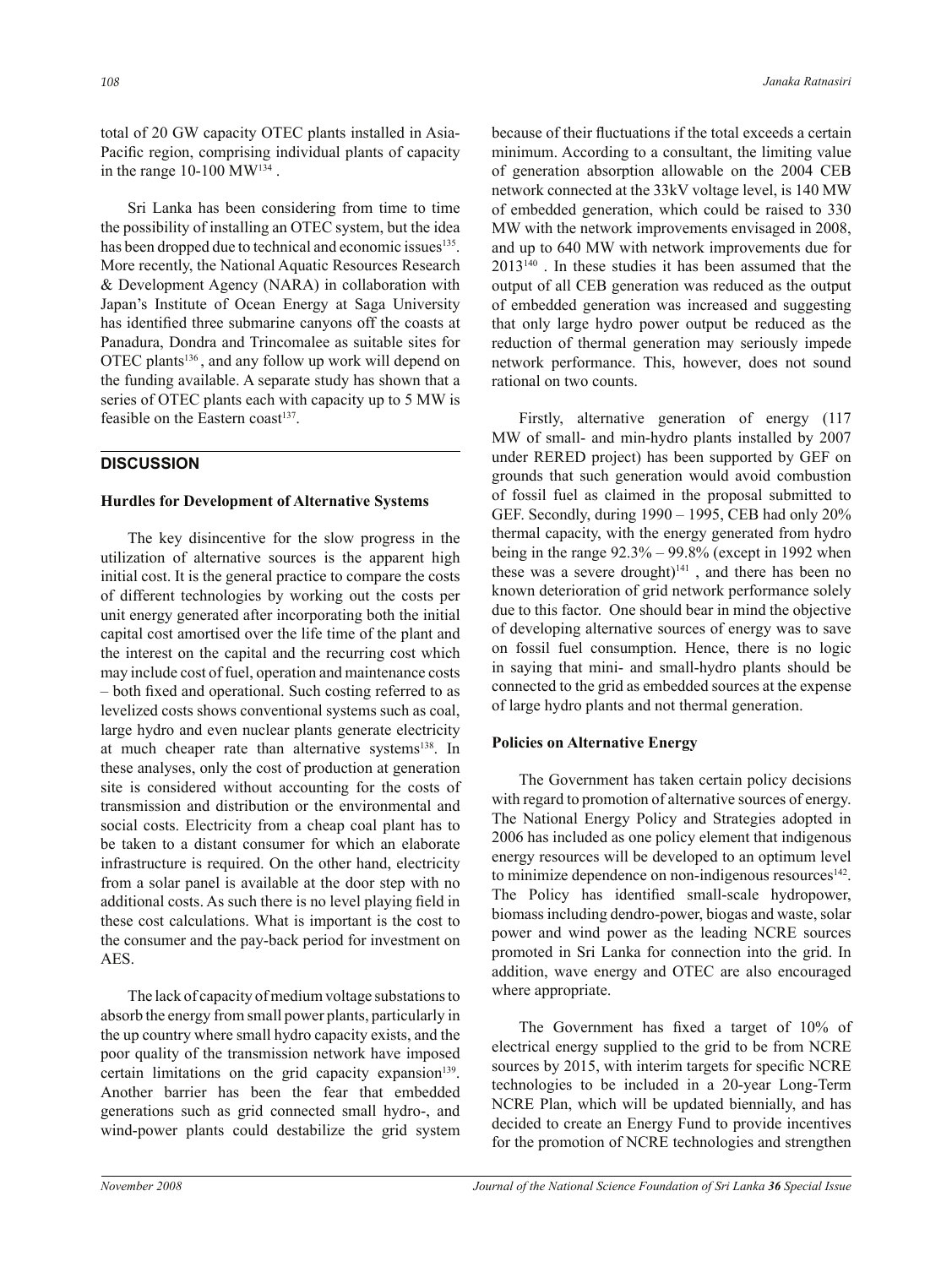the transmission network to absorb the NCRE generation. These incentives will be technology-specific, based on actual energy supplied and provided on a competitive basis. The Cabinet of Ministers has decided to declare *Grilicidia* as a national plantation essential for the generation of energy through fuel-wood farming by the rural poor which will enhance their economy.

 The Bio Energy Association of Sri Lanka has submitted a proposal to the government several years ago outling policy elements, action plans and achievement targets for the utilization of biomass resources in Sri Lanka, suggesting the establishment of a resolving fund to promote the private sector investment on SRC plantations. In view of the many benefits, it is urged that the government take early action to implement its recommendations<sup>143</sup>.

 The Government has established through an Act of the Parliament (Act 35 of 2007) a new authority  $-$  Sri Lanka Sustainable Energy Authority (SEA)  $-$  for the promotion and implement its policies and strategies in respect of NCRE sources. The Authority has already initiated to register all existing and prospective developers of renewable energy resources, and has announced a new tariff structure for purchasing electricity generated from NCRE sources<sup>144</sup>. These are technology specific with the highest for wind energy (Rs. 18.61/unit) and the lowest for wave energy  $(Rs. 6.82/unit)$  on the flat scale for the first 20 years. These appear to be on the high side compared to rates found elsewhere, and also there is no rational for the tariff to be technology-specific. Though the policy statement above refers to offering best prices for NCRE sources which has been included possibly to attract investors, supplying NCRE to the grid shall not be made an economic activity that will benefit only the investor and not the consumer.

# **CONCLUSION**

 Sri Lanka has taken the initiative many years ago to harness alternative energy resources. The availability of global funding for mitigating greenhouse gas emissions has given an impetus for the rapid penetration of alternative energy technologies to provide electrical energy both to the national grid and to villagers. The escalating prices of oil and gas have prompted establishment of energy plantations and also drawing plan for the manufacture of biofuels for transport. Both these require extensive land resources, and preliminary studies have shown the availability of about 1,000 kha for growing new energy plantations. If this land is used equitably to grow gliricidia, sweet sorghum and jatropha

and using other unutilized land and sharing portions of plantation land, it is possible to replace the entire fossil fuels for electricity generation with only 1/6th of biomass utilized from these cultivations. The bioethanol produced from sweet sorghum and molasses from rehabilitated sugar plantations could also replace the entire gasoline volume that is presently consumed. Biodiesel from Jatropha in new land could replace only about 20% of diesel presently consumed. However, a more promising technology to produce biofuels is the gasication of biomass of any type to first produce syngas and then to synthesise either methanol or DME from syngas as substitutes for gasoline or diesel, respectively. With the escalation of crude oil prices, this technology will find attractive for countries which can grow sufficient amounts of biomass as well as having waste biomass.

 The only two inexhaustible sources of energy available are solar and wind. Solar energy is available at our door step. With the initially proposed electricity tariff structure, installation of large solar PV panels by high-end electricity consumers is cost effective with only a short pay-back period, but with the final tariff structure, the pay back period has got extended. Government intervention is necessary to provide the necessary incentives by way of rebates, tax concessions and waiver of import duty, to encourage higher penetration, particularly among environment conscious consumers to generate their own "green" energy. Solar thermal systems should be promoted as they are cost effective for domestic, commercial and industrial use.

 Even if biofuels are developed using Jatropha or sweet sorghum or gasified wood, they can only operate vehicles fitted with internal combustion engines which are polluting and only about 30% efficient. However, a new technology based on fuel cells has been developed which can operate vehicles and drive small power generators more efficiently. Fuel cell operated vehicles are already running on roads in western countries on a pilot scale and the technology will come here once commercial productions begin. There will be absolutely no pollution  $-$  only water vapour - due to exhaust emissions. Infrastructure being built currently islandwide for mandatory checking of vehicular emissions will become redundant with these vehicles.

 The main obstacle with fuel cell usage is the need for hydrogen. Where natural gas is available, hydrogen could be extracted from it. Hydrogen can also be obtained simply by electrolysing water, for which a source of direct current is necessary. This can be provided either by a central concentrator type solar thermal system or by a wind energy system, both of which can be off-grid.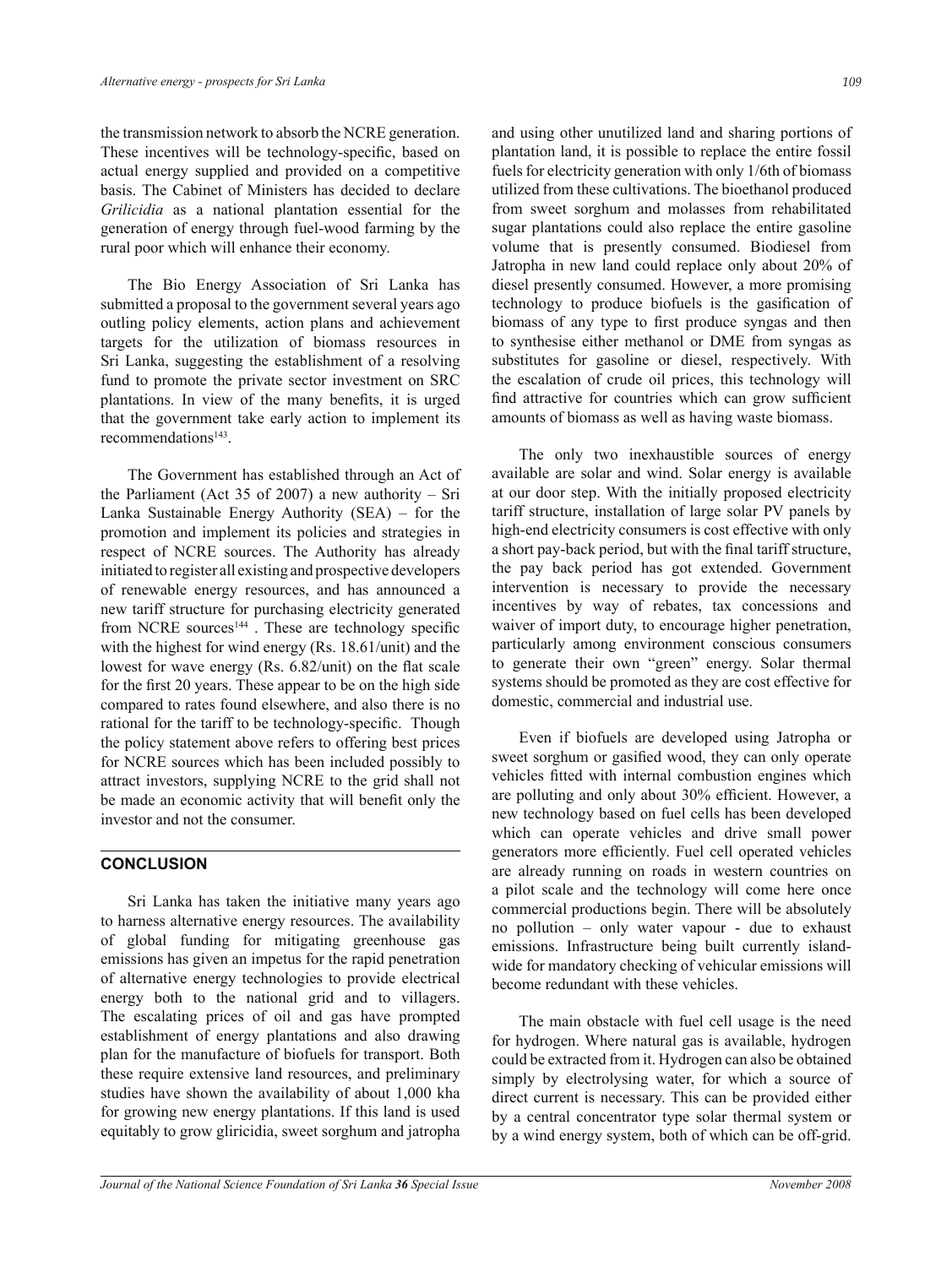Hydrogen power generation could be developed to meet the needs of both electricity generation and the transport sector. The Hydrogen generated could be distributed either by pipelines or in compressed cylinders or both. Transport of fuels could be minimized by having distributed generation system which will reduce transmission losses. Fuel cell generators could be installed at load centres such as hotels and industrial estates where the waste heat could be made use of for local requirements, thus enhancing the overall efficiently. These generators could supplement the existing hydro systems and biomass systems currently being developed.

 The country has enough potential in the medium term to be self-sufficient in energy resources without depending on imported fossil fuels, provided the necessary policies and priorities are in place. *Gliricidia*  and sweet sorghum grown in marginal land along with currently sourced biomass and agriculture residue could meet the entire energy requirement in the domestic, commercial, industrial and transport sectors except in diesel substitution. Even this could be met when technology is developed to produce DME from biomass which could replace diesel and LPG. In the long term, other alternative sources including solar, wind and ocean could be developed to produce hydrogen for use with new electrical generation and transport systems operating on fuel cell technology and to meet individual requirements.

### **Acknowledgment**

The author wishes to thank the Editorial Board for inviting to write this article for the special issue of the Journal of the National Science Foundation Sri Lanka. He also acknowledges unpublished material provided by Mr. P.G. Joseph, Mr. I. Gallage, Mr. L. Jayasuriya and Mr. Stephen Barstow.

#### **Reference**

- 1. Gunatilaka A. (2006). Petroleum depleting reserves, rising prices and the unfolding energy crisis. *Journal of the National Science Foundation Sri Lanka* **34**(2): 61-67.
- 2. Energy indicators for sustainable development: guidelines and methodologies. *http://www.pub.iaea. org/ MTCD /publications/PDF/Pub1222\_web.pdf.*  Accessed in December 2007.
- 3. Key World Energy Statistics 2007. *http://www.iea. org/textbase/nppdf/free/ 2007/Key\_Stats\_2007.pdf.* Accessed in December 2006.
- 4. Energy Information Administration (2007). *Renewable Energy Annual 2006. E*nergy Information Administration, Washington, DC.
- 5. Renewables 2007 Global Status Report, Tables R1 & R2.*http://www.ren21.net/pdf/RE2007\_Global\_Status\_ Report.pdf.* Accessed in December 2007.
- 6. Climate Change Secretariat (1997). *The Kyoto Protocol to the Convention on Climate Change.* Climate Change Secretariat, Bonn, Germany.
- 7. Bali Action Plan Decision 1 CP 13. *http://unfccc. int/ les/meetings/cop\_/13/application/pdf/cp\_bali\_ action.pdf.* Accessed in December 2007.
- 8. Aggregate changes to GHG emissions.*http://unfccc.*  int /files/inc/graphics/image/gif/graph2\_2007\_ori.gif. Accessed in January 2008.
- 9. Goldemberg J. (1998). *The Clean Development Mechanism – Issues and Options.* United N a t i o n s Development Programme, New York.
- 10. European renewable energy policy and opportunities provided by CDM. *http://www.bioenergysrilanka.org / toolbox/conference\_papers/european\_renewable\_ener gypolicy.pdf.* Accessed in December 2007.
- 11. Climate change. *http://www.gefweb.org*. Accessed in December 2007.
- 12. Sri Lanka Sustainable Energy Authority (2007). *National Energy Information System 2000, Energy Balance 2005.* Sri Lanka Sustainable Energy Authority, Colombo.
- 13. Power generation. *http://www. lankatransformers.com/ cws/view/pages/siteIndex.jsp?isFlash=tru.* Accessed in December 2007.
- 14. Forestry Planning Unit (1995). *Sri Lanka Forestry Sector Master Plan.* Forestry Planning Unit, Ministry of Agriculture, Lands and Forestry, Battaramulla.
- 15. Energy Conservation Fund (2005). *Sri Lanka Energy Balance 2003.* Energy Conservation Fund, Colombo.
- 16. Joseph P.G. & Jayasinghe L.P. (2007). Impending shortage of power - proposals for indigenous dolutions, *Paper presented at the Annual Session of the Institution of Engineers, Sri Lanka, 2007*, Colombo.
- 17. Fernando G.B.A., Guneratne L. & Walpita N. (1997). National study plan on integrated rural energy planning and environment assessment. *Proceedings of a Workshop held in December 1997*, Colombo.
- 18. 2007 Renewable Energy for Rural Economic Development Project - Sri Lanka. *http://www.energy services.lk/ gridconnect/esd.htm*. Accessed in January 2008.
- 19. Renewable energy for rural economic development project- Sri Lanka. *http://www.energ yservices.lk/ statistics/esd\_rered.htm. A*ccessed in January 2008.
- 20. Sri Lanka Sustainable Energy Authority (2007b). *Energy Data 2005, Electricity Sector.* National Energy Information System, Sri Lanka Sustainable Energy Authority, Colombo.
- 21. Biomass conversion: emerging technologies, feedstocks and products. *http://www.epa.gov /sustainability/pdfs/ Biomass%20Conversion.pdf*, Accessed in December, 2007.
- 22. Quaak P., Knoef H. & Stassen H. (1999). *Energy from*  Biomass: A review of Combustion and Gasification *Technologies*, The World Bank, Washington, DC.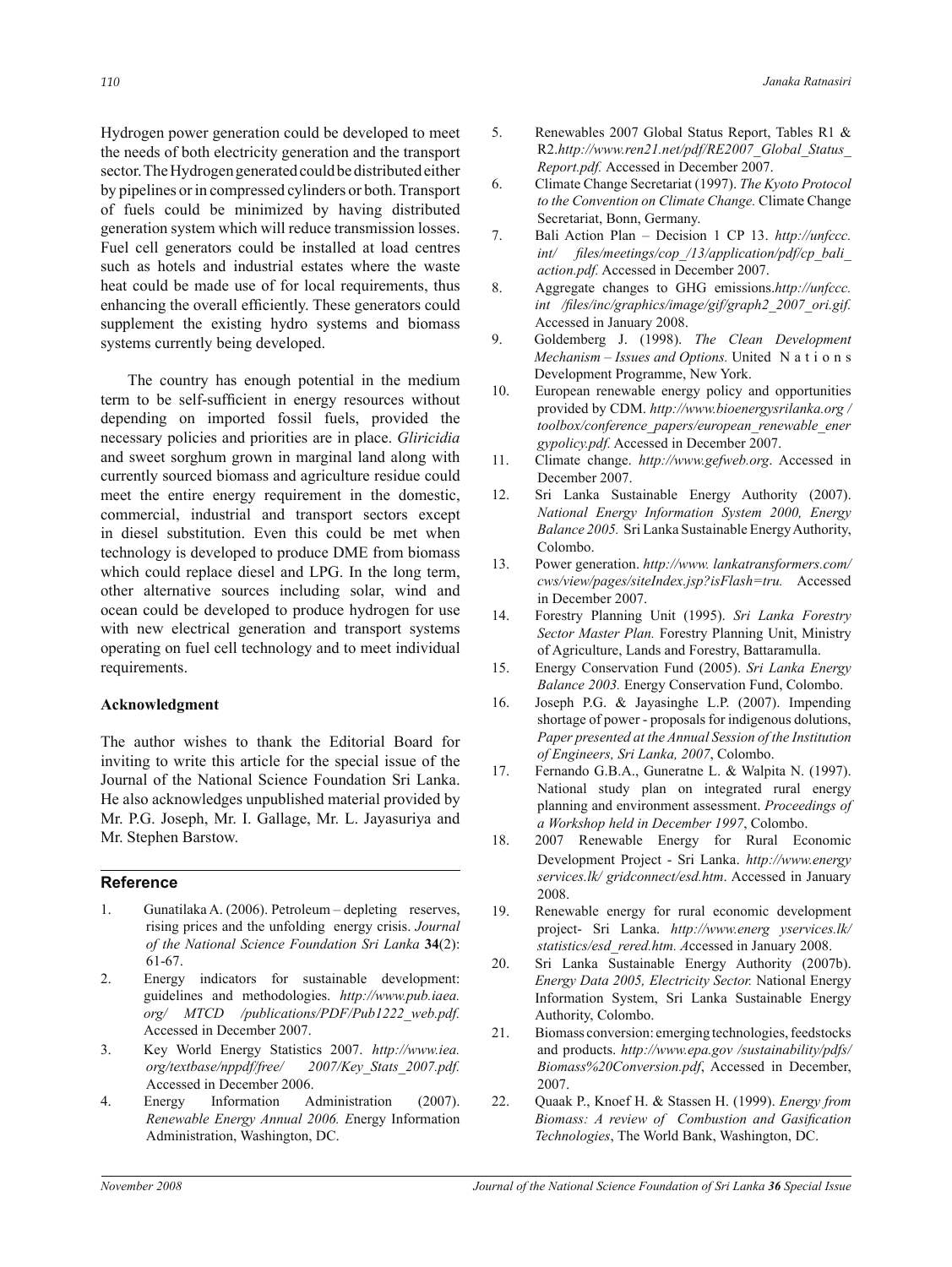- 23. Winebrake J.J. (2003). Biomass Technology Roadmap. In: *Alternate Energy Assessment and Implementation Reference Book.* The Fairmount Press, Georgia, USA.
- 24. Perera K.K.C.K., Rathnasiri P.G. & Sugathapala A.G.T. (2003). Sustainable biomass production for energy in Sri Lanka. *Biomass and Bioenergy* **25** (6): 541-556.
- 25. Department of Census and Statistics (2008). *Statistical Abstracts 2006.* Department of Census and Statistics, Colombo.
- 26. Somasekaram T. (1997). Land Use. In: *Arjunaís Atlas of Sri Lanka.* (Ed. T. Somasekaram) pp. 82-84, Arjuna Consulting Co. Ltd., Dehiwala.
- 27. Joseph P.G. & Jayasinghe L.P. (2006). Local solutions for local needs. *Cogeneration and On-Site Power Production* Sept-Oct: 51-57.
- 28. Department of Census and Statistics (2006). *Statistical Abstracts 2005.* Department of Census and Statistics, Colombo.
- 29. Department of Census and Statistics (1996). *Paddy Statistics 1974/75 Maha.* Department of Census and Statistics, Colombo.
- 30. Nagenahira Navodaya Programme, Mahaweli Authority of Sri Lanka, Colombo. *http://www. mahaweli.gov. lk/Other%20pages/Nagenahira%20Navodaya.html*. Accessed in January 2008.
- 31. Food and Agriculture Organization (2000). *Basics of Wood Energy Planning - A Manual. Regional Wood* Energy Development Programme in Asia, Food and Agriculture Organization, Bangkok.
- 32. Ibid. 16.
- 33. An sssessment of the biofuels industry in India. *http://www.unctad.org/en/docs/ditcted20066*\_*en.pdf*. Accessed in December 2007.
- 34. Feedstocks sweet sorghum. *www.iptlimited.com. au/page\_var112*. Accessed in December 2007.
- 35. FAO Statistics. *faostat.fao.org*. Accessed in December 2007.
- 36. Demirbas A. (2007). Combustion of Biomass. *Energy Sources Part A* **29**: 549-561.
- 37. Renewables 2007 Global Status Report. *http://www. ren21.net/pdf/RE2007\_Global\_Status\_Report.pdf. A*ccessed in December 2007.
- 38. Bioenergy, Chapter 9 in 2007 Survey of Energy Resources. *http://www.worldenergy.org/ documents/ ser 2007\_nal\_ online\_version\_1.pdf*. Accessed in December 2007.
- 39. Sri Lanka Sustainable Energy Authority (2007c). *Energy Data 2005, Biomass Sector.* National Energy Information System, Sri Lanka Sustainable Energy Authority, Colombo.
- 40. Danish Energy Agency (1996). *Biomass for Energy* -*Danish Solutions*. Danish Energy Agency, Ministry of Environment and Energy, Denmark.
- 41. Bhatacharya S.C., Attalage R.A., Leon M.A., Amur G.Q., Abdul Salam P. & Thanawat C. (1999). Potential of biomass fuel conservation in selected Asian countries. *Energy Conservation & Management* **40**: 1141-1162.
- 42. Stove dissemination programme, Sri Lanka: an overview and assessment. *http://www.fao.org/docrep*

*x5203e/x52 03e07.htm*. Accessed in March 2008.

- 43. Technologies promoted by Energy Forum, *http:// www. energyforum.slt.lk/about\_us\_Technologies.htm*. Accessed in January 2008.
- 44. Perera K.K.Y.W. (1993). *An Evaluation of theTrends in the Energy Sector and Potential for Developing Renewable Energy*. p.59. Sri Lanka Economic Association, Colombo.
- 45. Energy Conservation Fund (2005). *Report of the Inter-Ministerial Working Committee on Dendro Thermal Technology.* Energy Conservation Fund, Colombo.
- 46**.** Perera K.K.C.K., Rathnasiri P.G. & Sugathapala A.G.T. (2003). Sustainable biomass production for energy in Sri Lanka. *Biomass and Bioenergy* **25**(5): 541-556.
- 47 Perera K.K.C.K., Rathnasiri P.G., Senarath S.A.S., Sugathapala A.G.T., Bhattacharya S.C. & Abdul Salam P. (2005). Assessment of sustainable energy potential of non-plantation biomass resources in Sri Lanka. *Biomass and Bioenergy*, 29:199-213.
- 48. The role of biomass power for sustainable development in Sri Lanka. *http://217.206.197.194:8190*/*wecgeis/ cong ress/papers/kumaram0904ys.PDF*. Accessed in January 2008.
- 49. E-Scene. *http://www.energyforum.slt.lk/Pdf/Escene-5. pdf.* Accessed in December 2007.
- 50. Ceylon Electricity Board (2006). *Annual Report 2005.* Ceylon Electricity Board, Colombo.
- 51. Programmes, Ministry of Science and Technology. *http://www.most.gov.lk/programmes1php?id =3* Accessed in January 2008.
- 52. Dendro power pilot project for electrification of 100 off-grid households. *http://www.energyforum.slt.lk/*. Accessed in January 2008.
- 53. Industry statistics. *http://www.ethanolrfa.org/industry / statistics/.* Accessed in February 2008.
- 54. Market specifications and methods for fuel ethanol. *http://www.nist.gov/oiaa/FelixSilva.pdf*. Accessed in January 2008.
- 55. Sugar statistics. *http://www.sugarres.gov.lk/Su Statistics. htm.* Accessed in January 2008.
- 56. Central Bank of Sri Lanka (2004). *Table 1.13, Annual Report 1993.* Central Bank of Sri Lanka, Colombo.
- 57. Karunaratne T.B. (1986). Sugar: production, consumption & trade. *Economic Review* **12**(7):3-18. 58. ibid 55.
	-
- 59. Yield comparison between IPT sweet sorghum and alternative crops – sugarcane and maize. *http://www. iptlimited.com.au/sweet\_sorghum.aspx.* Accessed in January 2008.
- 60. Sweet sorghum food, feed, fodder and fuel crop. *http://www.icrisat.orgBiopower/BVSReddyetal/ SweetSorghumBrochureJan2007.pdf.* Accessed in January 2008.
- 61. Butanol is an alcohol that replaces gasoline. *http:// www.butanol.com/*. Accessed in January 2008.
- 62. Van Gerpen J., Shanks B., Pruszko R., Clements D. & Knothe G. (2004). *Biodiesel Production Technology*, National Renewable Energy Laboratory, Colorado, **USA**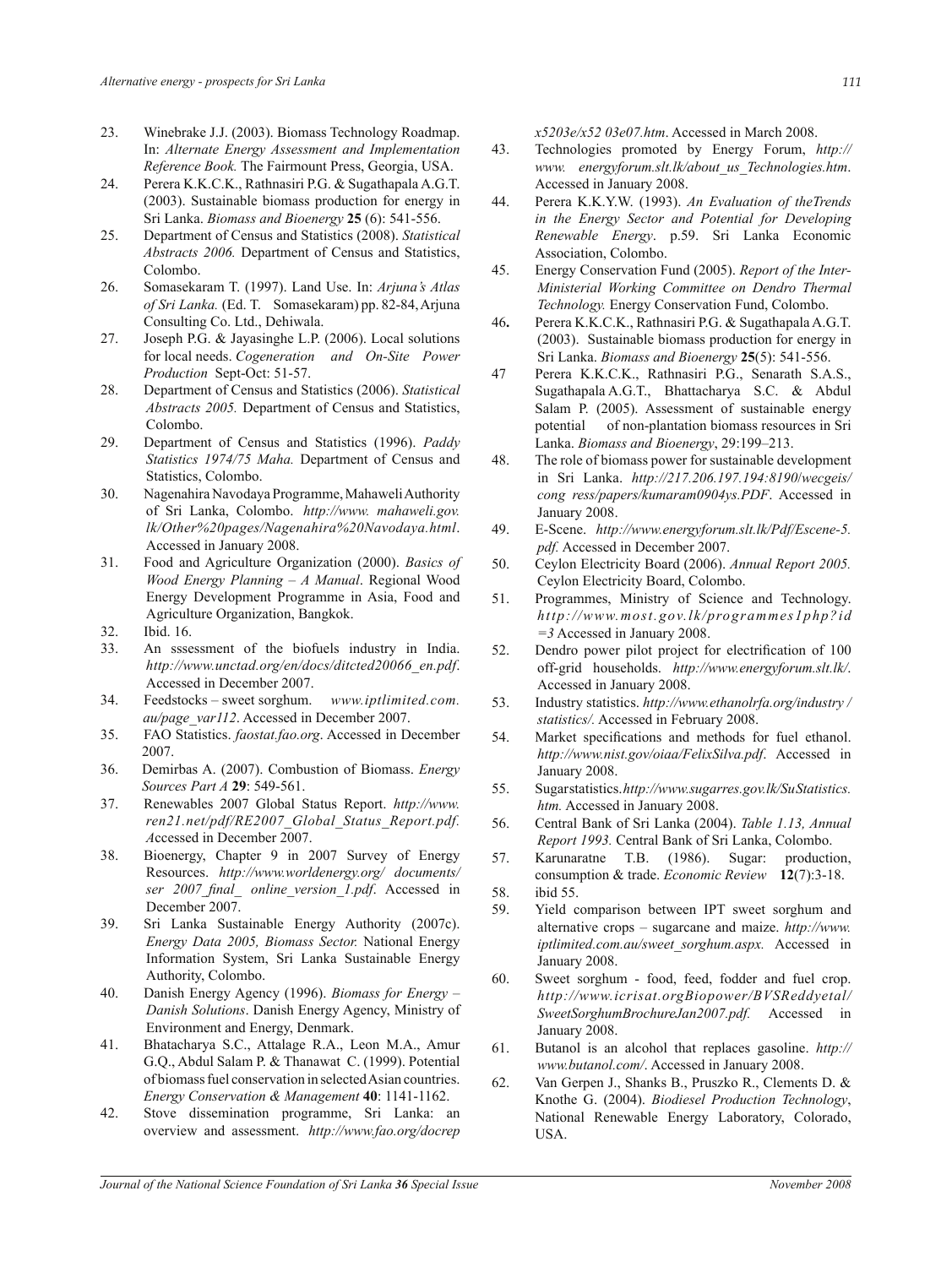- 63. ibid 32. p. 22.
- 64. Ramadhas A. S., Jayaraj S. & Muraleedharan C. (2005). Biodiesel production from high FFA rubber seed oil. *Fuel* **84**(4):335-340.
- 65. National Biodiesel Board Website. *http://www. biodiesel.org*. Accessed in January 2008.
- 66. Biodiesel Performance, National Biodiesel Board *http://www.biodiesel.org/pdf\_files/fuelfactsheets/ Performance.PDF*. Accessed in January 2008.
- 67. A world wide review of the commercial croduction of biodiesel. *http://itnp.mppc.at/ archiv \_doc /BAND41\_ FRIEDRICH.PDF*. Accessed in December 2007.
- 68. Gasification projects, Enerfab Ltd., Colombo. http:// *www.enerfabsrilanka.com/www/?q=node/15.* Accessed in January 2008.
- 69. Biomass energy technology  $-$  wood energy data 2002. *http://www.rwedp.org/d\_technotc.html.* Accessed in January 2008.
- 70. Utilization of biomass energy in Sri Lanka & Biomass Gasification. *http://192.248.11.75/control /downloads/41955.34bio-mass1.pdf*. Accessed in December 2007.
- 71. Larson E.D. & Yang H. (2004). Dimethyl ether (DME) from coal as a household cooking fuel in China. *Energy for Sustainable Development* **VIII**: 115-126.
- 72. Methanol, program in forest systems & bio-energy. *http://www.cfr.washington.edu/research.Forest\_ Energy*. Accessed in January 2008.
- 73. An integrated biomass-derived syngas/ dimethyl ether process*. http://frc.kier.re.kr/down/F2-1.pdf*. Accessed in February 2008.
- 74. Breaking the chemical and engineering barriers to lignocellulosic biofuels: next generation hydrocarbon  $biorefineries.$  http://www.ecs. umass.edu/biofuels/ *Images/Roadmap Final.pdf*. Accessed in January 2008.
- 75. DME The NextGen fuel. *www.enzenglobal.com*. Accessed in January 2008.
- 76. Technologies promoted by Energy Forum, *http:// www.energyforum.slt.lk/about\_us\_Technologies.htm*. Accessed in February 2008.
- 77. Statistics, Department of Animal Production and Health. *http://www.daph.gov.lk/statistics.php.* Accessed in January 2008.
- 78. Biomass for fuel, fodder and fertility. *www. bioenergysrilanka.org/www/files/beasl/beasl\_ agm\_2008\_press\_release.pdf.* Accessed in January 2008.
- 79. Statistics on Waste Management. *http://www.wpc.gov. lk/chief-ministry-waste-04.htm*. Accessed in January 2008.
- 80. Perera K.R.D.S. (2000). *Statistical compendium on natural resources management Sri Lanka 2000,* Ministry of Forestry and Environment, Battaramulla.
- 81. Activities of the Western Province Waste Management Authority. *http://www.wpc.gov.lk/chief-ministrywaste-05.htm*. Accessed in January 2008.
- 82. Renewable energy projects. *www.mope.gov.lk.* Accessed in January 2008.
- 83. Perera K.K.C.K., Rathnasiri P.G., Senarath S.A.S., Sugathapala A.G.T., Bhattacharya S.C. & Abdul Salam

P. (2005). Assessment of sustainable energy potential of non-plantation biomass resources in Sri Lanka. *Biomass and Bioenergy* **29** (3): 199-213.

- 84. Hydropower, Chapter 7 in 2007 Survey of Energy Resources. *http://www.worldenergy.org/documents/ ser2007\_nal\_online\_version\_1.pdf.* Accessed in January 2008.
- 85. World Energy Council (2000). *Renewable Energy in South Asia – Status and Prospectus*. World Energy Council and South Asian Association for Regional Cooperation, London.
- 86. Possibility of using small hydropower as an environmental friendly and low cost energy source. *http://www.gissl.lk/water\_prof\_day/acrobatpapers/ PMPC\_Gunathilake\_8.pdf.* Accessed in January 2008.
- 87. Ministry of Irrigation and Power (1998). *Power Sector Policy Directions*. Ministry of Irrigation and Power, Colombo
- 88. Renewable Energy for Rural Economic Development (RERED) Project. *http://www.energyservices.lk/statistic s/disbursement.htm*. Accessed in February 2008.
- 89. Renewable Energy Development, Ministry of Power and Energy. *http://www.mope.gov.lk/uploads/project/ project*

*en.pdf.* Accessed in January 2008.<br>90. Use of electricity from micro

- Use of electricity from micro-hydro projects for economic development. *http://www.energyforum.slt. lk/.* Accessed in February 2008.
- 91. Environment and social safeguards assessment and management framework, Sri Lanka*. http://www.energy services.lk/index. htm*. Accessed in January 2008.
- 92. Jones B. (1994). *The Stars and the Interstellar Medium*, The Open University, Milton Keynes, UK.
- 93. Tiwari G.N. (2006). *Solar Energy*. Narosa Publishing House, New Delhi.
- 94. Rajapakse R.M.G. (2006). Depletion of non-renewable energy resources, entropy crisis and nanotechnology solutions. *Journal of the National Science Foundation of Sri Lanka* **35**(2): 59-61.
- 95. Campbell I.M. (1979). Energy and the Atmosphere. John Wiley & Sons Ltd., New York.
- 96. Solar Energy, Chapter 7 in 2007 Survey of Energy Resources. *http://www.worldenergy.org/documents* /*ser2007\_nal\_online\_version\_1.pdf.* Accessed in January 2008.
- 97. Samuel T. D. M. A. (1991). Estimation of global radiation for Sri Lanka. *Solar Energy* **47**(5): 333-337
- 98. Zubair L. (2002). *Final Report of the NRMS Component of the AIACC Project.* Natural Resources Management Services, Polgolla.
- 99. Converting solar thermal collector area into installed capacity (m<sup>2</sup> to kW<sub>th</sub>). *http://www.iea-shc.org welcome/Technical20note%20%20new%20solar%20 thermal%20statistics%20conversion.pdf*. Accessed in January 2008.
- 100. Solar Thermal Action Plan for Europe. *www.estif*. *org/ fileadmin/downloads/STAP/Solar\_Thermal\_Action\_ Plan\_2007\_A4.pdf.* Accessed in January 2008.
- 101. Renewables 2007 Global Status Report. Table R5.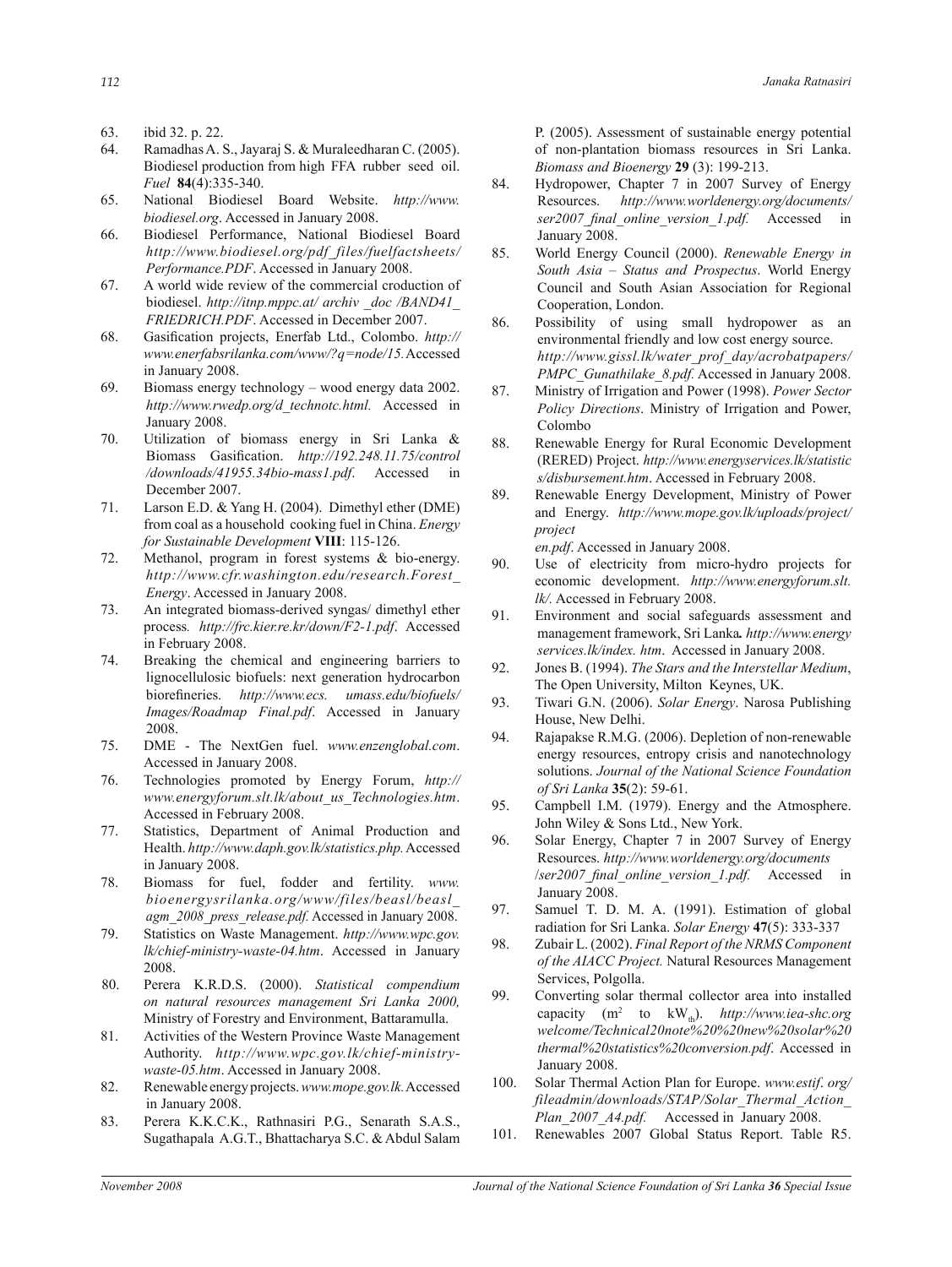*http://www.ren21.net/pdf/RE2007\_ Global\_Status \_ Report.pdf*. Accessed in January 2008.

- 102. Solar domestic water heating systems. *http://www. solartherm.lk/ Soloarwater.htm.* Accessed in February 2008.
- 103. Koneswaramoorthy S., Mohammed M.T.Z. & Galahitiyawa G. (2004). Developing and evaluating solar energy techniques for tea drying. *Journal of the National Science Foundation of Sri Lanka*. **32**(1&2): 49-60.
- 104. de Silva W.C.A. (1994). Status review of energy utilization by the tea industry in Sri Lanka. *Sri Lanka Journal of Tea Scienc.* **64**: 43-50.
- 105. CSP Plants in the US. *http://www.seia.org/galleries / pdf/CSP\_Plants\_in\_the\_US\_Final.pdf.* Accessed in March 2008.
- 106. Solar thermal power in renewable energy world. *http://www.volkerquaschning.de/downloads/rew2000. pdf.* Accessed in January 2008.
- 107. Distributed Power Towers. *http://www.brightsource energy.com/dpt.htm*. Accessed in March 2008.
- 108.900-MW Solar Thermal Deal. *http://www.renew ableenergyworld.com/rea/news /story ?id=52040*. Accessed in April 2008.
- 109. 2006 solar industry year in review: U.S. solar industry charging ahead. *http://www.seia.org/Year\_ in\_Solar\_2006.pdf*. Accessed in March 2008.
- 110. Large-scale photovoltaic power plants. *http://www. pvresources.com/download/AnnualReport2007.pdf.*  Accessed in February 2008.
- 111. Sarvodaya Economic Enterprise Development Services (2006). *Annual Report 2005-06.* SEEDS (Guarantee) Limited, Moratuwa.
- 112. Technologies promoted by Energy Forum. *http:// www.energyforum.slt.lk/about\_us\_Technologies.htm*. Accessed in January 2008.
- 113. Ceylon Electricity Board (2006). *Electricity Consumption Pattern.* Statistical Unit, Ceylon Electricity Board, Colombo.
- 114. Chapter on Wind Energy, 2007 Survey of Energy Resources. *http://www.worldenergy.org/documents/ ser2007\_nal\_online\_version\_1.pdf.* Accessed in January 2008.
- 115. Global Wind 2006 Report. *http://www.gwec.net/*. Accessed in February 2008.
- 116. AWEA Small Wind Turbine Global Market Study 2007. *www.awea.org/smallwind/documents/*. Accessed in February 2008.
- 117. 50 m wind speed map ñ Sri Lanka. *http://swera .unep. net/index.php?id=wind\_map*. Accessed in February 2008.
- 118. Greenhouse gas mitigation options in the Sri Lanka power sector. *http://wbln0018.worldbank. org/esmap/ site.nsf* / *les*. Accessed in February 2008.
- 119. 3 MW Pilot Wind Power Project*. http://www.ceb.lk/ PV T/Pilot%20Wind/semi\_anu\_report/anu00/project2. htm*. Accessed in February 2008.
- 120. CEB opts to buy power at higher price, The Nation

09.09.2007. *http://www.nation.lk/2007/09/09/news1. htm.* Accessed in December 2007.

- 121. Global renewable energy resources.*http://www.geni.org /globalenergy/library/renewable-energy-resources/ ocean.shtml*. Accessed in February 2008.
- 122. Pelamis Wave Power. *http://www.pelamiswave. com/ index.php.* Accessed in March 2008.
- 123. Knot M. (2003) Power from the waves. *New Scientist* **179** (2413): 33-35.
- 124. Hills L. (2008) Sea-wave power plant soon in Sri Lanka, *Sunday Times* 23.03.2008, Colombo 02.
- 125**.** 2006 Directory: S.D.E. EnergyLtd. *http://peswiki.com / index.php/Directory:S.D.E.\_ Energy\_Ltd*. Accessed in February 2008.
- 126. Soyza A. & Tennekon T.K.D (2004). *Investigation of Possible Ocean Wave Energy Harnessing Sites - Interim Report.* Open University of Sri Lanka, Nugegoda.
- 127. Marine Current Technology. *http://www.euoea.com/ index. asp?bid= 232#Marine%20Current*. Accessed in February 2008.
- 128. Technology white paper on ocean current energy potential on the U.S. outer continental shelf. *http:// ocsenergy.anl.gov.* Accessed in February 2008.
- 129. Tidal Energy. *http://www.bcsea.org/sustainableenergy/ ti dal.asp*. Accessed in February 2008.
- 130. World Wide Development of Ocean Energy. *http:// www.oceanenergycouncil.com/development.html.* Accessed in February 2008.
- 131. Report on arctic climate impact assessment. *http:// www.amap.no/acia/.* Accessed in February 2008.
- 132. Ocean thermal energy conversion. *http://www.nrel. gov/otec/design\_location.html#shelf.* Accessed in February 2008.
- 133. Desalination plant handed over to Lakshadeep Administration. *http://dst.gov.in/whats\_new/press release06/lakshadeep -admin.htm*, Accessed in February 2008.
- 134. Chapter 15 on Ocean Thermal Energy Conversion, 2007 Survey of Energy Resources. *org /documents / ser2007\_nal\_online\_version\_1.pdf.* Accessed in January 2008.
- 135. ibid 44, p. 19.
- 136. Ibid 134. p. 579.
- 137. Potential of ocean thermal energy conversion for Sri Lanka. *http://www.ncpcsrilanka.org Roundtabl e%20 Web/Papers/T3\_9.pdf.* Accessed in February 2008.
- 138. Asia Pacific Energy Research Centre, Institute of Energy Economics (2005). *Renewable Electricity in the APEC Region - Internalising Externalities in the Cost of Power Generation*. APERC, Japan.
- 139. Department of Planning (2007). *Mahinda Chintanaya ñ Vision for a New Sri Lanka, A ten year horizon development framework 2006-2016.* p. 69. Department of Planning, Ministry of Planning, Colombo.
- 140. Technical assessment of the generation absorption capacity of the Sri Lanka Power System. *http:// www.energyservices.lk/pdf/nalreport\_04\_08\_05p.pdf*. Accessed in February 2008.